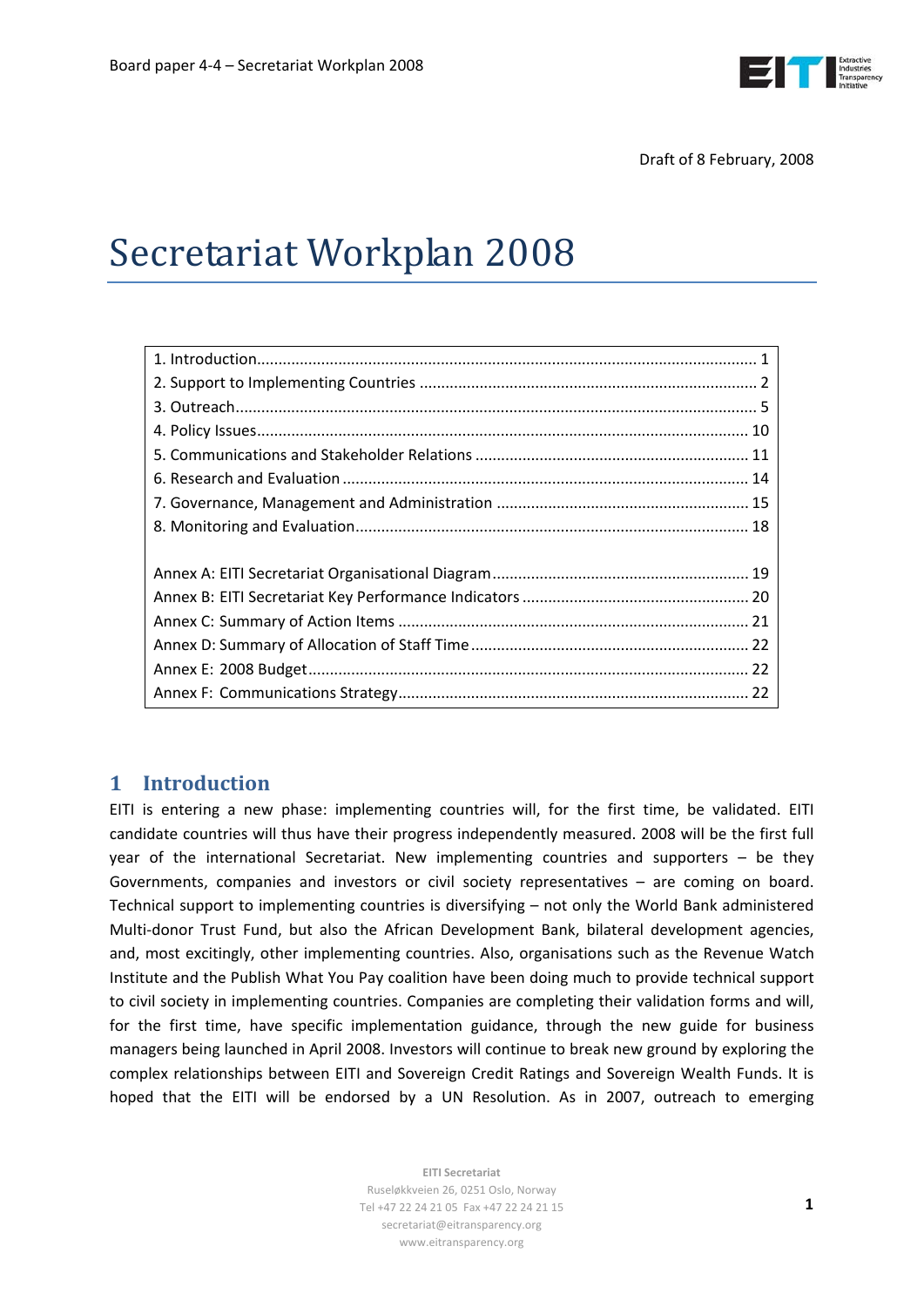

<span id="page-1-0"></span>economies will dominate much of the agenda and will be one of the main themes of the 2008 Conference.

The Secretariat will work with the Chairman, the Board, and all the other relevant institutions to ensure that these efforts are coordinated, thereby ensuring that the EITI Principles and Criteria become the internationally accepted standard for transparency. This continues to require a twin‐ track approach:

- 1. **Support to and validation of EITI implementation.** An effective introduction of the EITI's validation policy is of particular importance. Close collaboration with all the other organisations contributing to the advocacy and implementation of the EITI is essential.
- 2. **Strategic policy work to increase understanding of, and engagement in, the EITI**. The priority remains to make progress in engagement of key emerging economies.

The purpose of this workplan is to identify the EITI Secretariat's main priorities and activities for 2008. To draw on opportunities that arise, flexibility is also required and this workplan should be regarded as indicative. Each section includes key action items and indicative resource requirements. The annexes to the workplan include:

- The Secretariat organisational diagram at Annex A
- Key Performance Indicators at Annex B
- Action Items at Annex C
- Summary of Allocation of Staff Time at Annex D
- Draft Budget for EITI's activities for 2008 in line with that agreed at the Board meeting in Berlin in April 2007 and confirmed in Oslo in September 2007 at Annex E
- An EITI Communications Strategy for the next three years at Annex F.

# **2 Support to Implementing Countries**

The Secretariat's support to EITI Implementing Countries has three elements: 1) admission of candidate countries, including pre‐validation, 2) support to candidate countries in EITI implementation, and 3) oversight of the EITI validation process.

# **2.1 Admission of candidate countries**

EITI Candidate status is contingent upon an implementing country meeting four 'sign up' indicators. In preparation for the 3rd EITI Board meeting in Oslo in September 2007, the Board commissioned a pre‐validation assessment by external consultants. On the basis of this assessment and further discussion of progress at the Board meeting, 15 countries were formally admitted as EITI candidate countries. For a further 9 countries, the Board asked for additional information by the end of 2007 before a decision about their candidate status can be considered.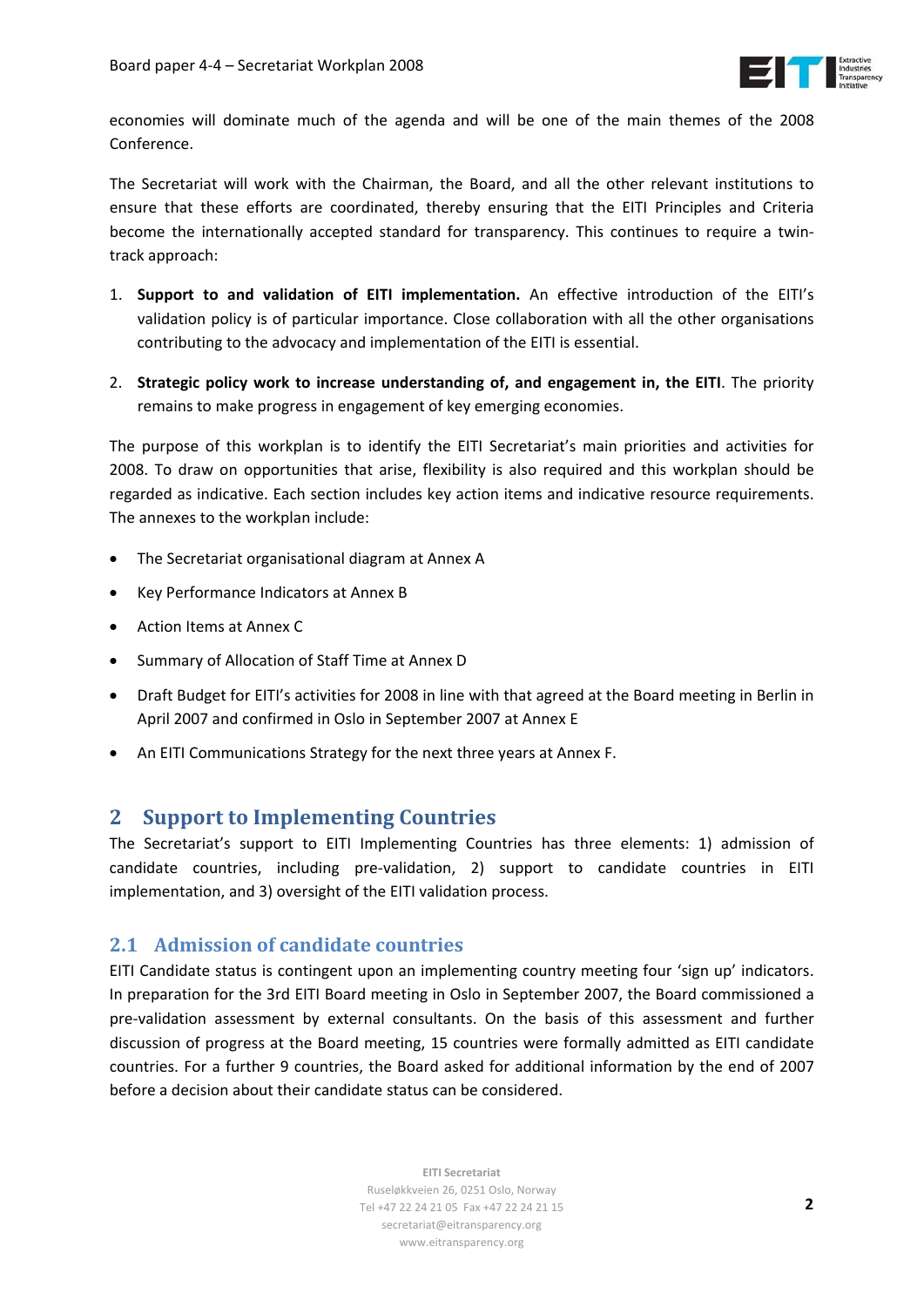

Once the pre‐validation exercise has come to an end at the Board meeting in February, the Secretariat will focus on encouraging and reviewing the admission of candidate countries (see Outreach, section 3). Prospective candidate countries will be asked to prepare an application to join the EITI, with supporting evidence to demonstrate their achievement of the four 'sign up' indicators.

### The Secretariat will:

Action 1 ‐ Prepare a pre‐validation assessment for the nine 'indeterminate' countries for consideration at the February 2008 Board Meeting.

Action 2 ‐ Publish a guide on "*Joining the EITI*", and will make this available on the website in English, French, Russian and Spanish (and other languages as required).

Action 3 ‐ Assess applications from prospective Candidate countries and provide recommendations to the EITI Board regarding the admission of new Candidates.

Resource Requirements: Admission of candidate countries is anticipated to require ≈25% of one staff member's time.

# **2.2 Supporting candidate countries in EITI implementation**

The 15 candidate countries are at very different stages of EITI implementation. Several candidate countries have made considerable progress and are preparing to undertake EITI validation (see section 2.3, below). Other candidates have only recently achieved the four sign-up indicators, and will require support and technical assistance as they work through the various preparation, disclosure and dissemination process. The implementation schedules are outlined in country workplans developed in fulfilment of indicator 4 in the sign up phase.

Technical support to implementing countries is available through a range of channels, including the World Bank administered Multi‐Donor Trust Fund, and technical assistance projects administered by regional development banks, bilateral aid agencies, and other non‐governmental organisations (see [Figure](#page-3-0) 1 below). Increasingly, and encouragingly, EITI-implementing countries are providing support to one another by exchanging lessons learned in EITI implementation. There are also cases of companies supporting implementing countries with technical assistance.

The EITI secretariat has a key role to play in supporting this capacity building, particularly in terms of coordinating capacity building activities where other organisations are not active.

## The Secretariat will:

Action 4 ‐ Monitor implementation in candidate countries, and work with supporting organisations to coordinate technical assistance, and, in particular, to promote information exchange among implementing countries.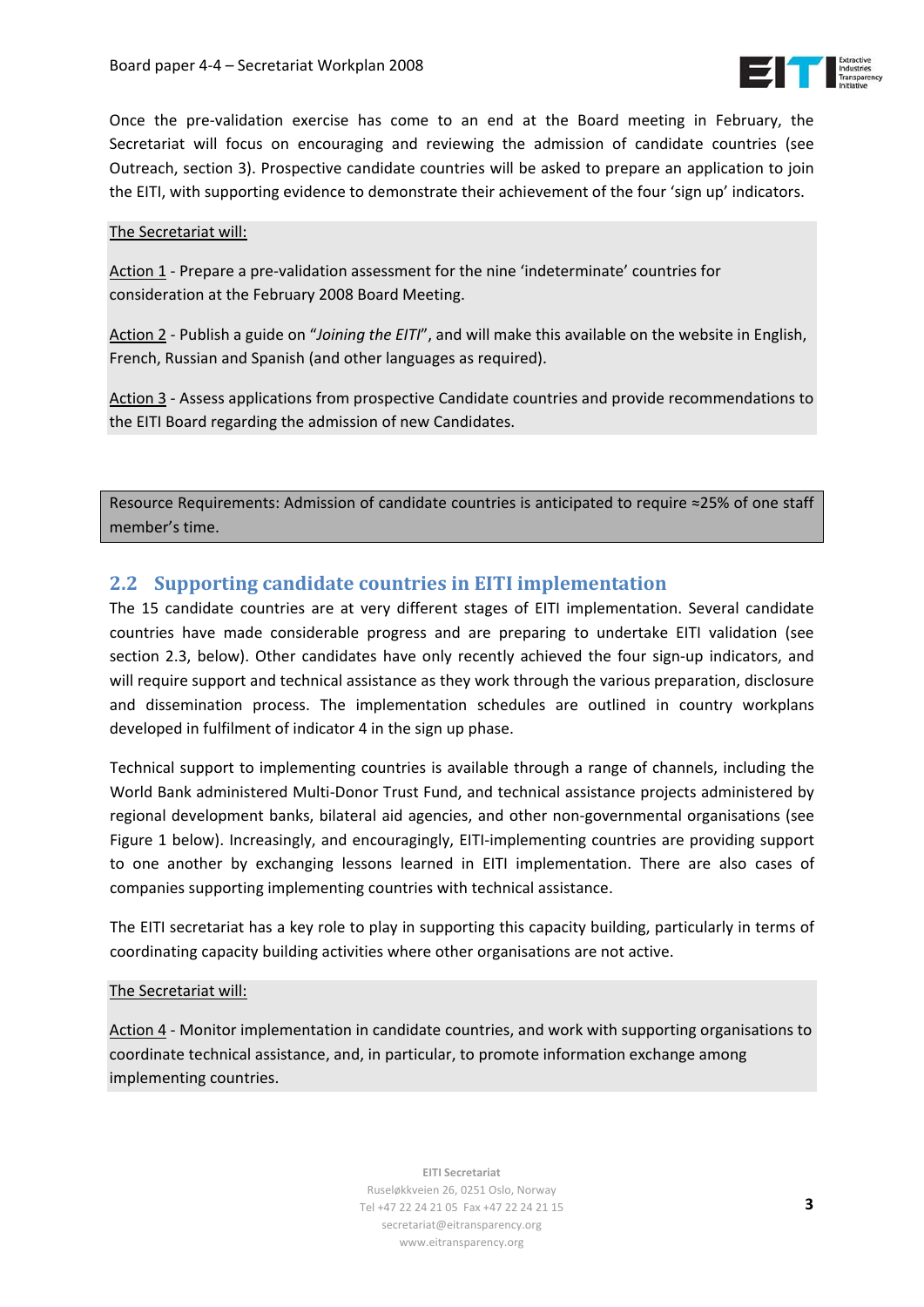

Action 5 – in collaboration with other supporting organisations, document lessons learned on EITI implementation.

Resource Requirements: Support to candidate countries in EITI implementation is anticipated to require ≈75% of one staff member's time.

## **Figure 1 – Overview of Actors involved in EITI Outreach, Implementation and Validation.**

<span id="page-3-0"></span>

# **2.3 EITI Validation**

Several candidate countries have expressed an interest in undertaking EITI validation in 2008. The successful introduction of EITI validation is high priority for the Secretariat. The first priority in 2008 is to issue clear guidance to implementing countries on procuring an EITI Validator. It has been proposed that the validation contract be between the implementing Government and the Validator, through a procurement process at the country level approved by the Secretariat. The EITI Board and Secretariat will retain oversight through a number of mechanisms:

- The Board (through the Validation Committee) approves the list of validators;
- The Secretariat will set out templates for the ToRs and contract;
- The Secretariat will have to endorse not only the final TORs and contract, but also the process of tendering, selection and procurement;
- The Secretariat will have to endorse any changes in personnel used by the validators in-country from the 'panel' approved in the Framework Agreement process;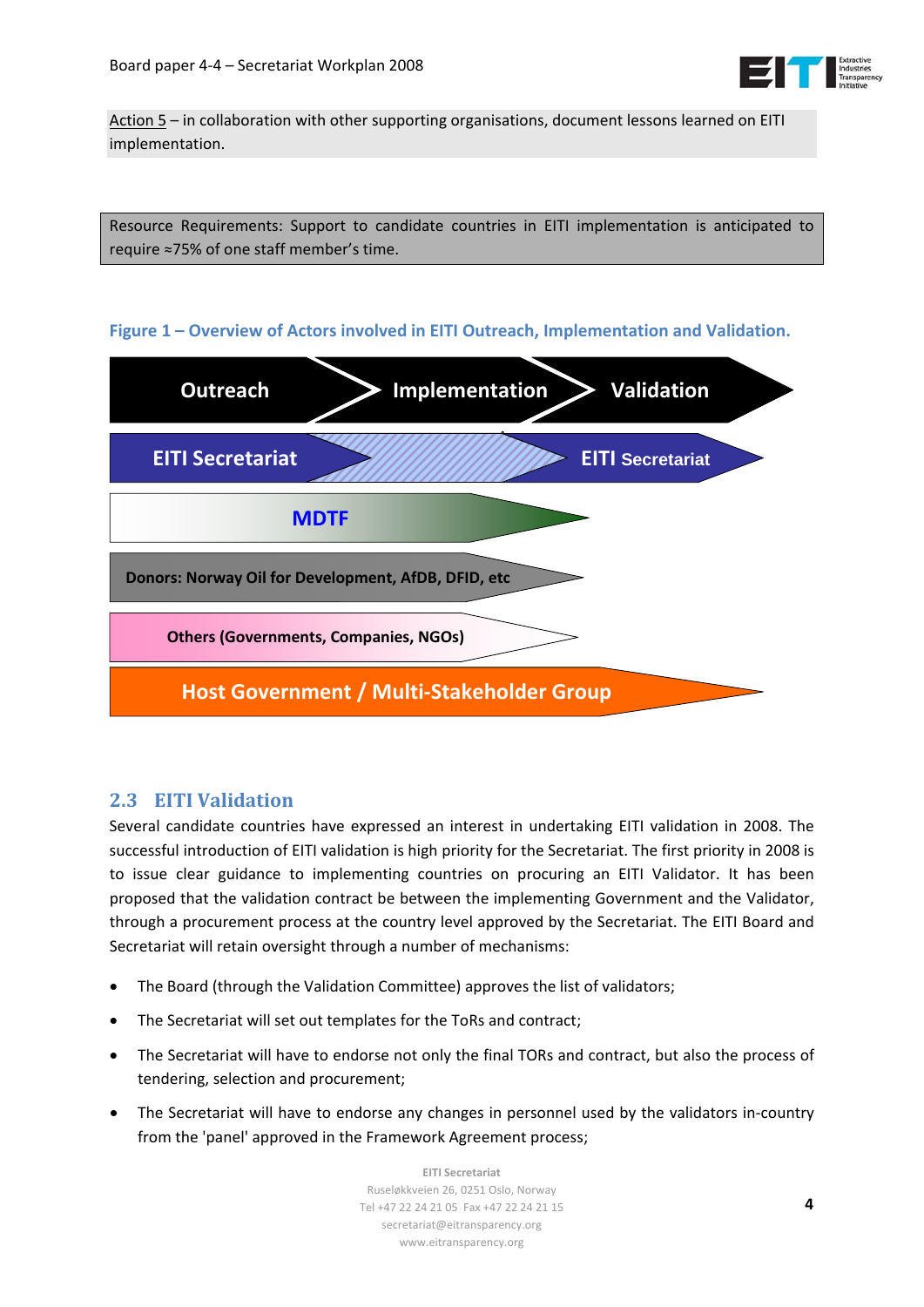

<span id="page-4-0"></span>The Secretariat will approve that the final report meets the ToRs.

In addition to fulfilling this oversight role, the Secretariat will closely follow the validation process, and work to resolves any technical issues that arise.

Several policy issues relating to EITI validation will need to be examined by the Secretariat, the Validation Committee and the Board. For example, the Board has specified that two years is the maximum length of time before or between validations for Candidate and Compliant countries. This may require further clarification. The performance thresholds for retaining candidate status also need to be examined.

#### The Secretariat will:

Action 6 ‐ Publish a *Guidance Note to Implementing Countries on Procuring an EITI Validator* and provide further guidance and support to candidate countries, including draft terms of reference, contracts, and other guidance as required.

Action 7 - Review each validation process (including the tendering, selection and procurement of the Validator, and the terms of reference and contract for the assignment) and issue a "no objection" (i.e., sanction the validation exercise), or recommend remedial actions and modifications to ensure the quality, independence and transparency of the validation process.

Action 8 ‐ Work closely with the Validation Committee to review draft validation reports, provide comments to Validators and implementing countries, and regularly update the Board on the findings from validation studies.

Action 9 – Prepare and present a report on EITI validation at the 2008 Conference, highlighting lessons learned and priorities for further refinement of the Validation Guide, and Policy.

Resource Requirements: Validation is anticipated to require ≈75% of one staff member's time.

# **3 Outreach**

The EITI has widespread support, but its implementers still only account for 7.6% of proven oil reserves and even less for gas. The vast majority of mineral production is also not from these 15 countries. 47 of the 62 countries on the IMF's Hydrocarbon‐rich and Mineral‐Rich Countries are not yet implementers. The focus of our outreach and advocacy work will be to bring more of these countries into the EITI through:

- Direct, and usually high level, advocacy;
- Encouraging supporters to use more of their diplomatic and commercial leverage; and
- Encouraging more peer and regional pressure;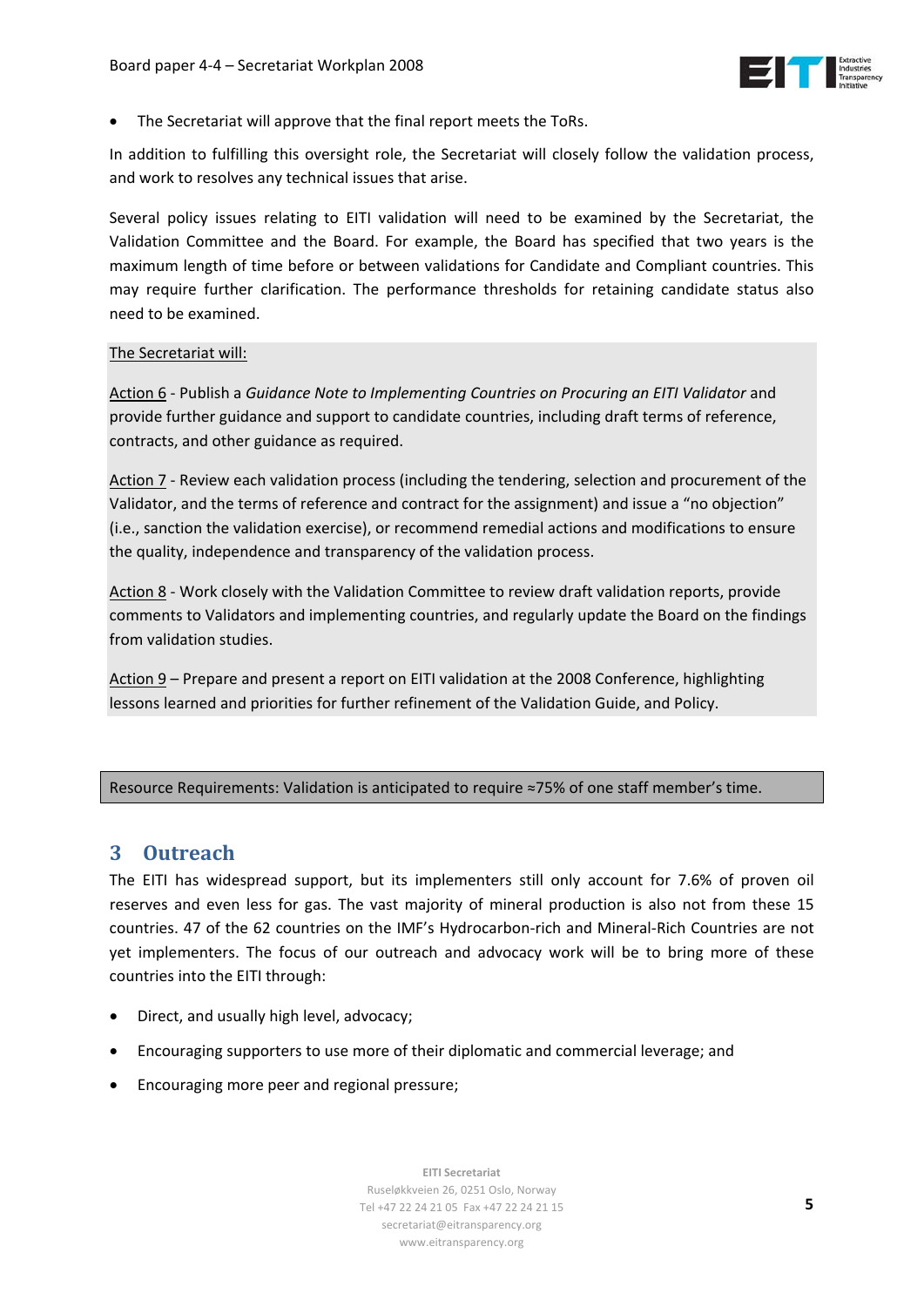

In reaching out to countries that are not yet committed, a great number of actors are involved in promoting the EITI. The Secretariat considers it to be one of its main tasks to coordinate these efforts. The EITI network would benefit from an increased number of advisors and 'ambassadors' to support the Secretariat in outreach and assistance efforts in specific countries or regions. In setting priorities for its outreach work, the Secretariat asks itself the following questions:

- Is the country at risk of the resource curse? Will large numbers of people potentially be negatively affected?
- What is the likelihood that the country will support or implement the EITI effectively?
- Are other partners actively reaching out to this country and/or does the EITI Secretariat have a comparative advantage over other institutions?
- Is this country strategically important for the EITI (major emerging economy or particularly significant for the EITI scope)?

At all times, the Secretariat will respond to opportunities as they arise. The following sections explore these activities in more detail.

#### The Secretariat will:

Action 10 - Identifying persons, possibly recently retired, ideally nationals of implementing countries and that have extensive experience from government or industry, to act as "EITI ambassadors".

## **3.1 Emerging Economies**

As in 2007, a key focus for the Secretariat in 2008 will be engaging key emerging economies, particularly China, Brazil, India, Russia, South Africa, Mexico and Indonesia.

#### **3.1.1 CHINA**

The Secretariat, with the assistance of former UNDP Resident Representative in China, Kerstin Leitner, has initiated a coordinated outreach effort in China. The Secretariat plans to work with three groups in the first semester of 2008: Chinese oil, gas and mining companies; government agencies; and academia and civil society organisations. Workshops to raise awareness and understanding of the EITI are scheduled with EXIM Bank for the second quarter of 2008. The Secretariat will continue to engage with government agencies such as the National Development Reform Commission (NDRC), Ministry of Commerce and, possibly, a new Ministry of Energy. In preparation for the 2008 Conference, the Secretariat will during the third quarter of 2008 prepare a document outlining the role of China and other major emerging economies and companies from these countries in assuming a more active role in furthering the EITI.

#### The Secretariat will:

Action 11 – Based on scoping work and consultations, develop a workplan for enhancing Chinese participation and engagement in EITI.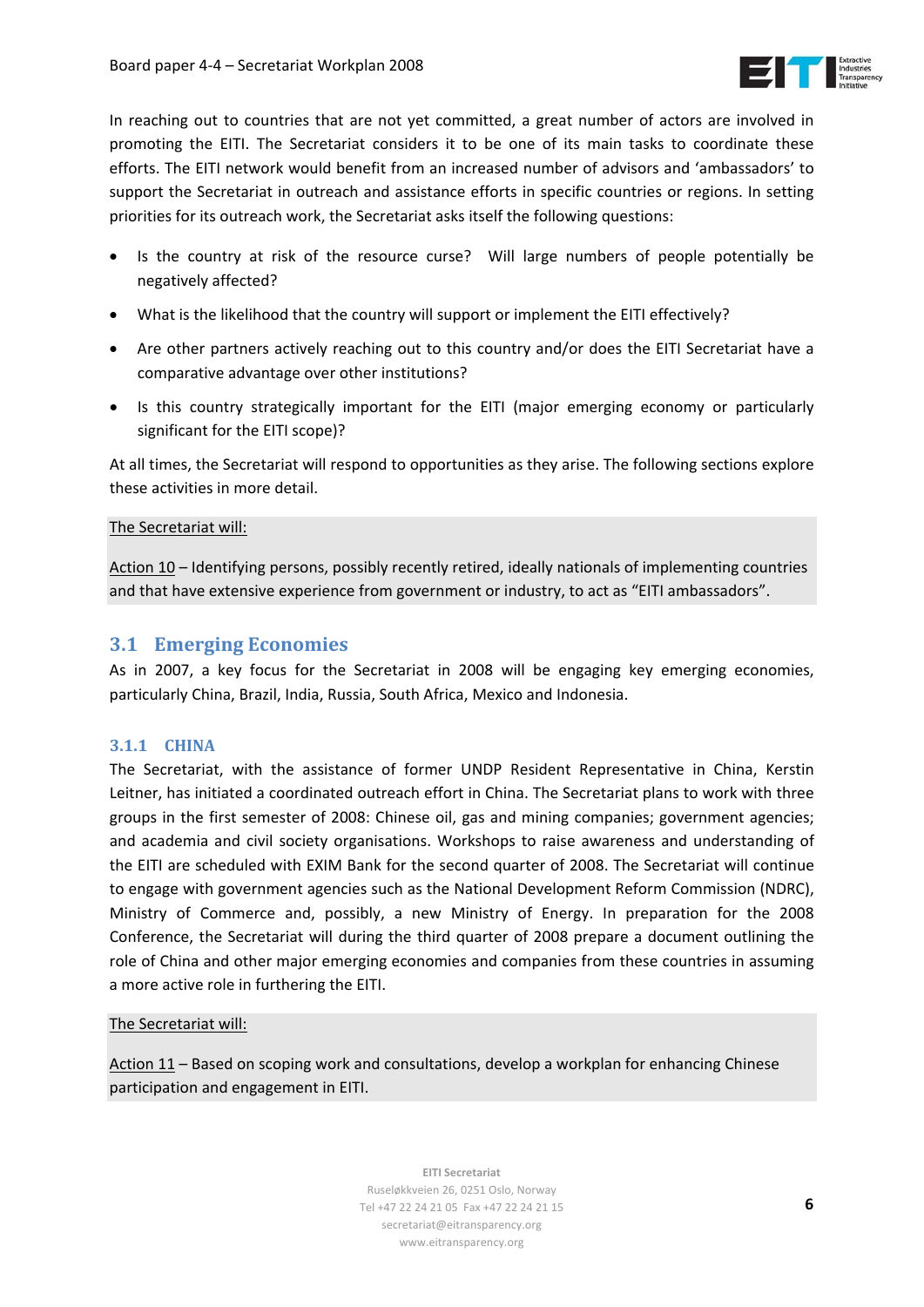

Action 12 – Organise, with the collaboration of EXIM Bank, a workshop targeted to the Chinese authorities and companies in the first quarter. Follow up the workshop with a visit by the EITI Chairman.

## **3.1.2 BRAZIL and MEXICO**

The Secretariat will continue to engage with the Brazilian authorities building on the support of Petrobras. Similar outreach efforts will be made with Mexican authorities.

#### The Secretariat will:

Action 13 – Prepare for the EITI Chairman's planned meeting with the President of Mexico in March and contribution to the Second Conference of Africa-Latin America and the Caribbean Energy Ministers (Afrolac) Building on correspondence with a number of government institutions, the Secretariat plans for a visit to Brasilia during the second quarter.

#### **3.1.3 INDIA**

In 2008, the Secretariat will renew outreach efforts in India, with a focus on identifying potential champions among Indian organisations and companies.

#### The Secretariat will:

Action 14 – Prepare a scoping paper on India's engagement with EITI and undertake a scoping mission in 2008.

#### **3.1.4 RUSSIA**

Russia participated in the G8 Heiligendamm Summit in 2007, where the final declaration included a strong endorsement of EITI. However, at this time, there appears to be limited support within the Russian Government for implementing EITI. In the short term, the role of Russian companies in candidate countries (both current and prospective) requires close attention. The Secretariat will continue to respond to opportunities to promote the EITI in Russia. One example is contact with the Moscow office of the Carnegie Foundation, which is committed to supporting the implementation of the EITI in Russia. An emerging opportunity is Gasprom's activities in Nigeria.

#### The Secretariat will:

Action 15 – Maintain a watching brief, and respond to emerging opportunities to engage the Russian government and companies in the EITI.

#### **3.1.5 SOUTH AFRICA**

Discussions will continue in earnest on engaging South Africa in the EITI. As well as being major mineral exporter, South Africa is the home of a number of major mining companies. Building on relationships with the Chamber of Mines, Treasury and large companies such as Anglo Gold Ashanti, additional work is needed to attain formal commitment to implement the EITI.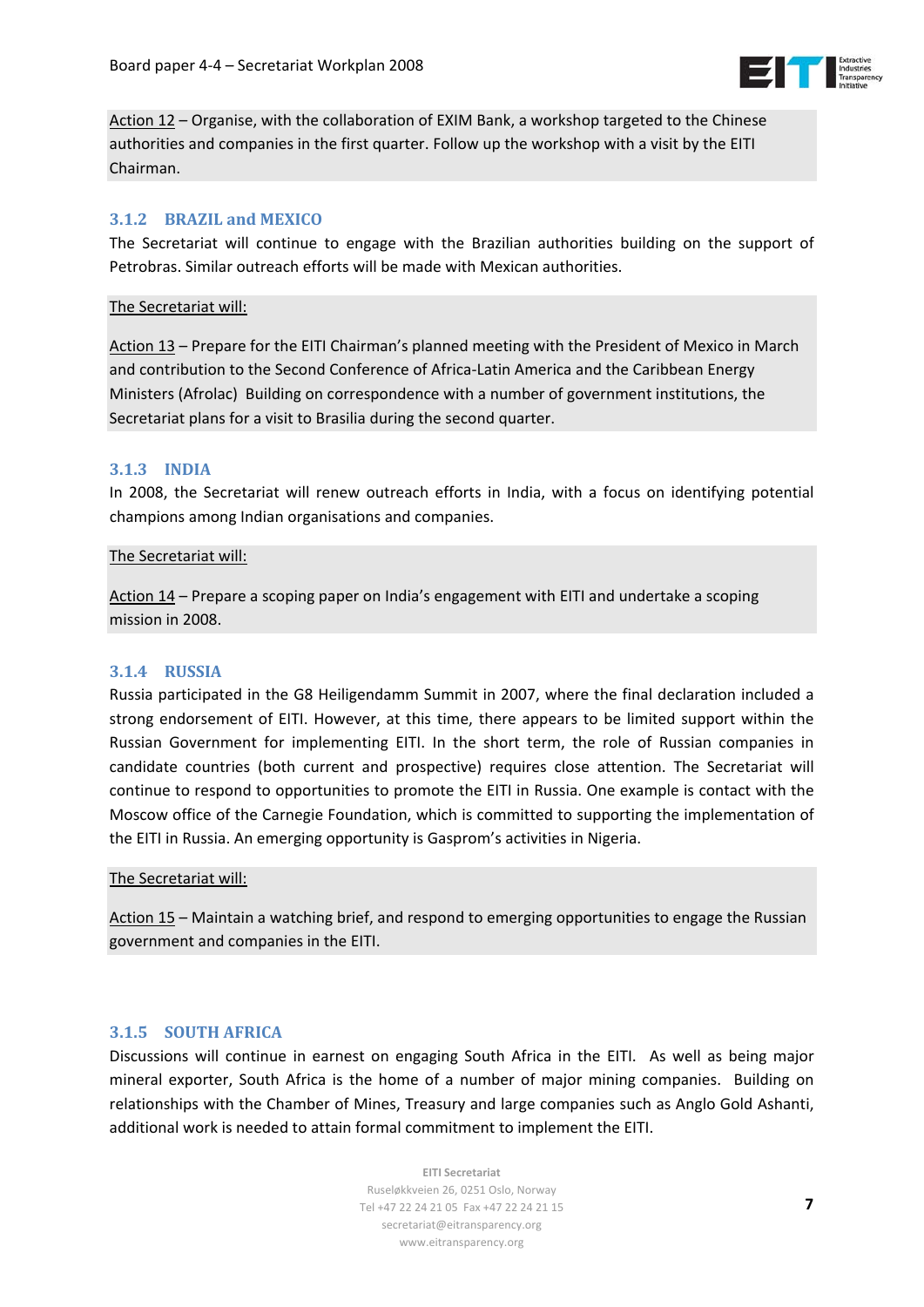

## The Secretariat will:

Action 16 - building on previous discussions, secure a public declaration of support for the EITI. Continue exploring the possibility of holding the Conference in South Africa.

### **3.1.6 INDONESIA**

The EITI Chairman met with Indonesia's President and several senior Government Ministers in October, 2007. The President and several of his ministers expressed a strong interest in Indonesia participating in the EITI. However, additional work is required to consolidate this expression of interest into a formal commitment to implement EITI. The Secretariat is continuing to work with local stakeholder and international organisations active in Indonesia. DFID have financed a consultant based in Jakarta to promote the EITI. The World Bank MDTF has also dedicated substantial resources to EITI outreach in FY 2008 and 2009.

#### The Secretariat will:

Action 17 – The Secretariat will collaborate with the World Bank MDTF and the local consultant to secure Indonesia's participation as an implementing country.

Resource Requirements: Outreach to Emerging Economies is anticipated to require ≈100% of one staff member's time.

# **3.2 ResourceRich Countries**

16 of the present 24 candidate countries (including those with indeterminate status) are in **sub‐ Saharan Africa**: Cameroon, Chad, Democratic Republic of Congo, Equatorial Guinea, Gabon, Ghana, Guinea, Liberia, Madagascar, Mali, Mauritania, Niger, Nigeria, Republic of Congo, Sao Tome e Principe, and Sierra Leone. Six of them have already produced fully audited reports – Cameroon, Gabon, Ghana, Guinea, Mauritania, and Nigeria. Assisting the implementation and overseeing the validation in these countries will be of priority for the Secretariat. However, we also hope to see progress in other countries in the region that have shown an interest in the initiative: Botswana (announced its intention to implement the EITI), Central African Republic, Côte d'Ivoire, Sudan, Uganda, Tanzania, Angola, Zambia, and Mozambique. The Secretariat will also intensify outreach to North African resource‐rich countries. In reaching out to these countries we will work closely with the MDTF, the African Development Bank, the Bank of Central African States, the Economic and Monetary Community of Central Africa, bi‐lateral development agencies, civil society organisations, and existing implementing countries in the region.

## The Secretariat will:

Action 18 ‐ Conduct targeted outreach activities in Africa, e.g., Sudan.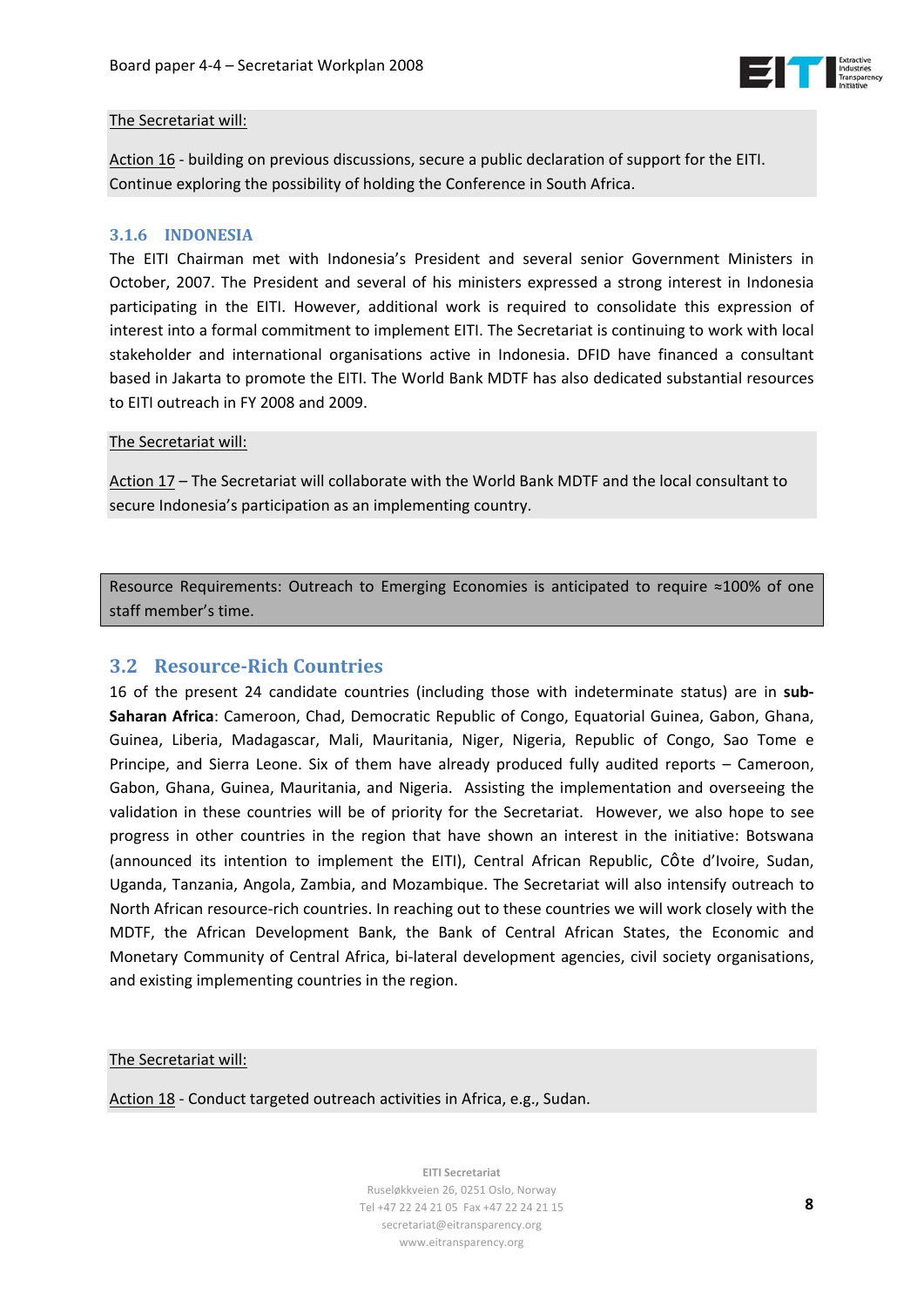

Implementation support in **Asia** will focus on supporting EITI the candidate countries – Azerbaijan, Kazakhstan, Kyrgyz Republic and Mongolia to initiate validation in 2008. It is anticipated that Timor Leste will join EITI as a Candidate early in 2008. Outreach priorities include Papua New Guinea, Cambodia, Viet Nam, Malaysia and Brunei Darussalam. Increased engagement from Australia and Japan and the Asian Development Bank are also key priorities.

## The Secretariat will:

Action 19 – support the preparation of the ADB's endorsement of the EITI, and mainstream the EITI in ADB's operations.

Action 20 ‐ Conduct targeted outreach activities. Likely focal points are: Papua New Guinea, Cambodia, Viet Nam, Afghanistan.

In **Latin America and the Caribbean,** Peru has already reached candidate status. We will make every effort to help advancing in its validation process. The Secretariat has initiated contacts with authorities in Trinidad and Tobago and Bolivia to promote progress toward candidacy. Other resource‐rich countries, Chile, Colombia and Ecuador, remain target countries for Secretariat outreach.

#### The Secretariat will:

Action 21 - Jointly with other organisations, organise a workshop in Bolivia.

Action 22 – Engage the new administration in Trinidad and Tobago.

Action 23 ‐ The Secretariat will visit Chile, Ecuador and Colombia in the second quarter.

Today, 66% of global oil reserves are in the **Middle East and North Africa**: Saudi [Arabia](http://www.iags.org/saudi.html) (25%), [Iraq](http://www.iags.org/iraq.html) (11%), [Iran](http://www.iags.org/iran.html) (8%), [UAE](http://www.iags.org/uae.html) (9%), [Kuwait](http://www.iags.org/kuwait.html) (9%), and [Libya](http://www.iags.org/libya.html) (2%) and this percentage is rising. This alone would be a compelling argument to promote the EITI there. Coupled with the efforts in the region to improve security, increase transparency, and to open up markets for inward and outward investment, the Secretariat believes that the EITI can make progress, building on the Yemen which is already a candidate country. 2008 will see the Secretariat focusing efforts on Iraq, Egypt and some of the smaller Middle Eastern states and emirates.

#### The Secretariat will:

Action 24 - Together with the Africa Development Bank, jointly host a Conference for Mediterranean and North African countries in the 2<sup>nd</sup> Quarter.

Action 25 – Conduct targeted outreach in the Middle East.

Despite the September announcement that Norway will implement the EITI, there remain several other **resource‐rich OECD countries** which are yet to announce their implementation – including the United States, Canada, Australia, and the United Kingdom. All of these countries support the EITI.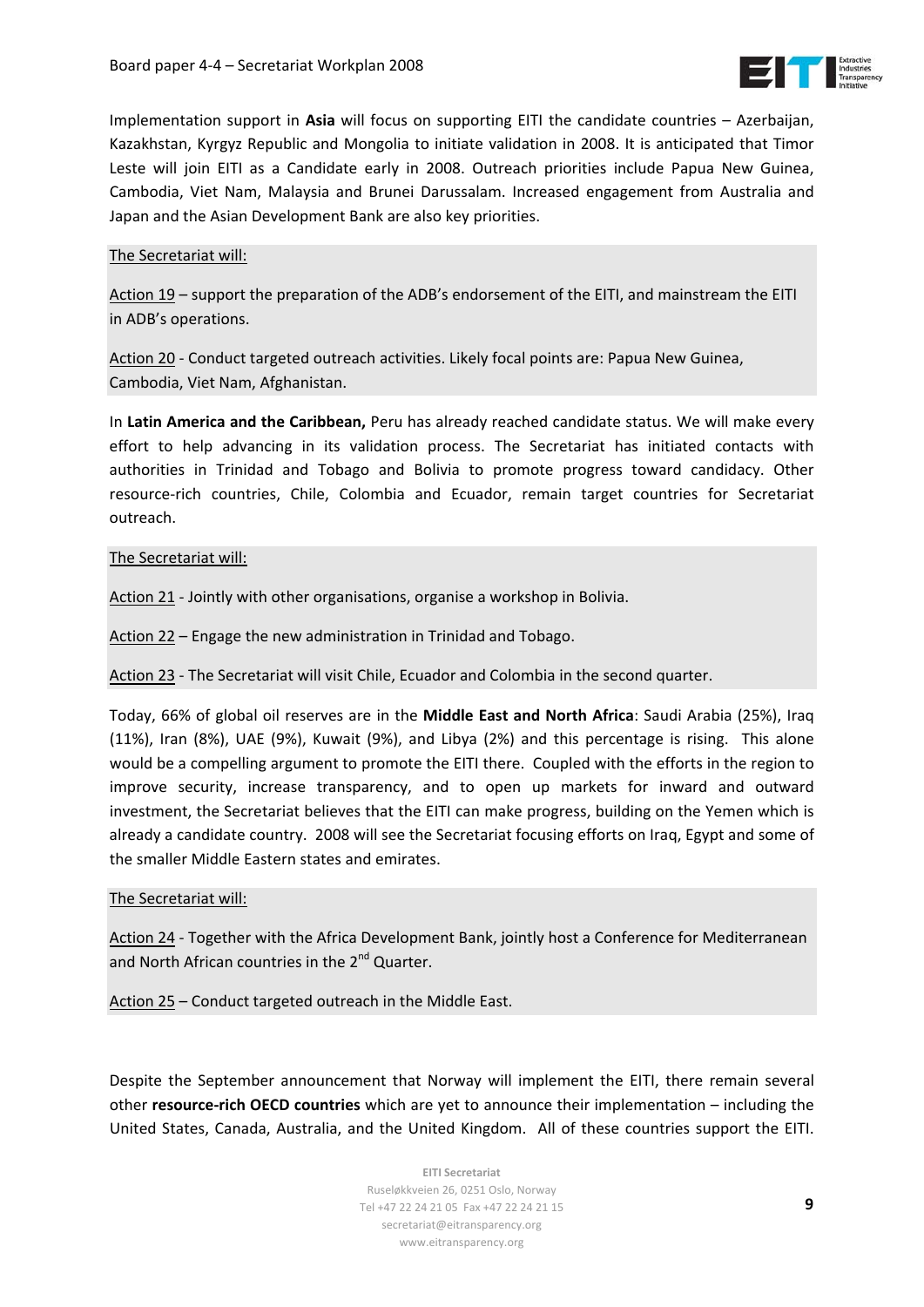

<span id="page-9-0"></span>Implementation by these countries will greatly enhance the international reputation of the EITI, especially amongst emerging economies.

#### The Secretariat will:

Action 26 – Support Norwegian efforts to become an EITI candidate country.

Resource Requirements: Outreach to Resource‐Rich Countries is anticipated to require ≈100% of one staff member's time.

# **4 Policy Issues**

# **4.1 UN General Assembly Resolution**

The Secretariat and the EITI Chairman have been supporting the efforts of the Government of Azerbaijan to obtain a UN General Assembly Resolution expressing support for the EITI. A draft resolution has been distributed for comments. The EITI chairman and Head of the Secretariat have held meetings in New York in late 2007 and early 2008 and will continue to seek support for this effort.

#### The Secretariat will:

Action 27 ‐ Continue to provide input to the process of drafting the resolution in close collaboration with the Government of Azerbaijan and of the friends of the EITI in New York.

## **4.2 EITI in the Mining Sector**

At present, considering EITI candidates and countries under pre‐validation, mining is being covered in 15 countries (18 in oil & gas). We also have targeted 10 mineral‐rich countries for our outreach priority in 2008. The current EITI methodology is adequate for the mining sector. However, it is important to improve the understanding of some specific issues related to mining such the link to sustainable mining, the practical implications and benefits to local communities and the significance of revenue flows at sub‐national levels (see 4.3 below).

#### The Secretariat will:

Action 28 – In collaboration with supporting organisations, produce a publication addressing miningspecific issues in the EITI.

# **4.3 EITI and Subnational Issues**

The issue of the distribution of revenues (i.e. taxes, royalties and similar payments) between the national (or federal) level and the sub-national levels continues to require further analysis and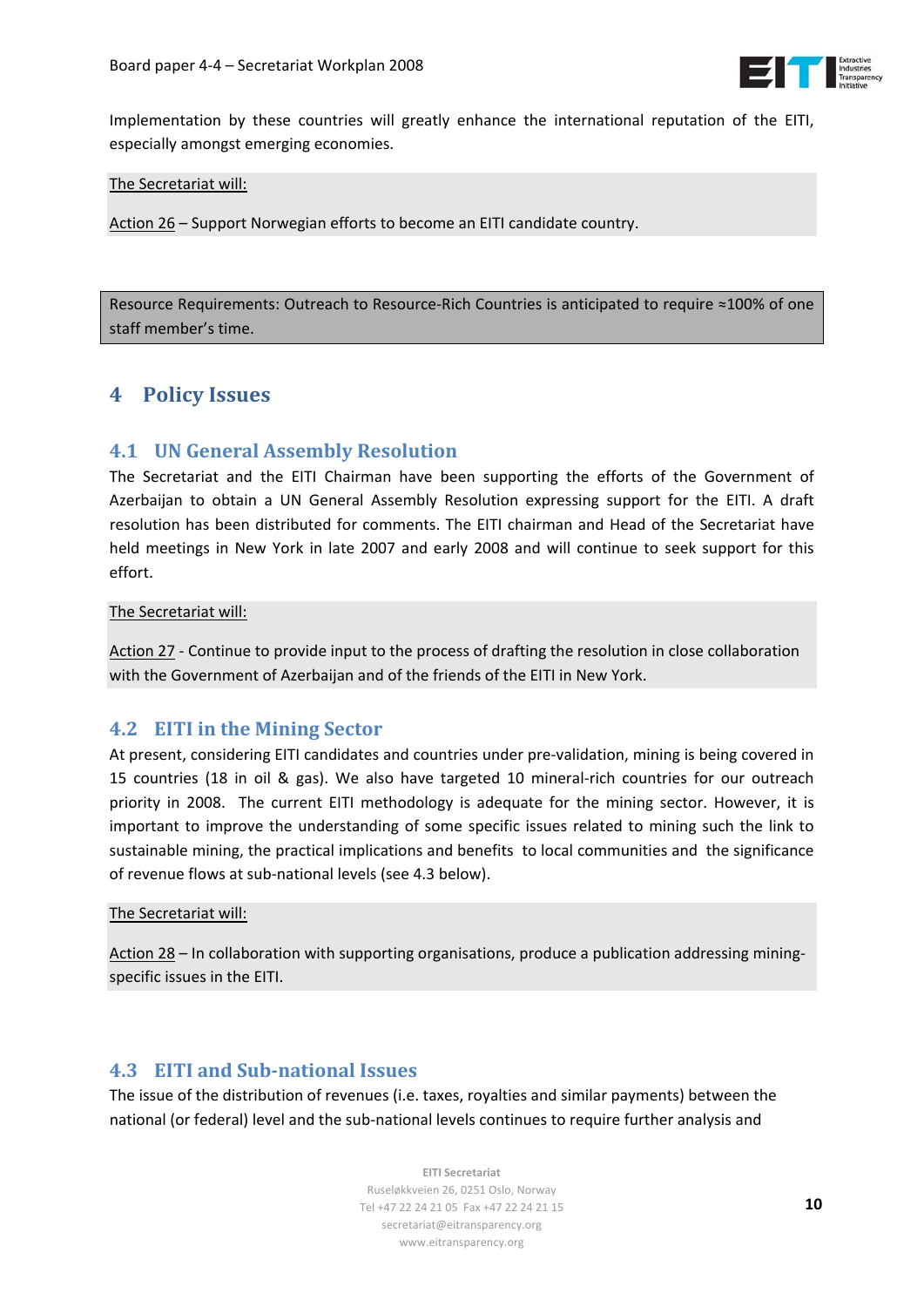

<span id="page-10-0"></span>lessons need to be drawn from EITI‐implementation in countries such as Nigeria, from the experience with developed federal-sub national systems such as Canada and from the IMF's expertise on fiscal decentralisation.

### The Secretariat will:

Action 29 ‐ Publish a Guidance note on sub‐national flows within a national EITI programme.

# **4.4 Revenue disclosure standards in financial reporting and credit assessments**

The Secretariat will continue to engage with key players in the international financial markets multilateral lending organisations, investment guarantee and protection bodies, Export Credit Agencies, institutional investors, Credit Rating agencies and Reporting and Accounting standards bodies ‐ to encourage the adoption of revenue disclosure standards in their requirements and/or guidelines.

The Secretariat will:

Action 30 - Develop a workplan aimed at encouraging the adoption of revenue disclosure standards.

# **4.5 Sovereign Wealth Funds**

In the past couple of years the activities of sovereign wealth funds (SWF), which often arise from natural resource revenues, have raised profound questions about the stability of the international financial system and have been berated for lack of transparency. However, they also offer an opportunity for engaging emerging economies in the EITI.

## The Secretariat will:

Action 31 ‐ Prepare a brief Board Paper on SWFs and their potential engagement with the EITI, with a view to publishing a policy statement.

Resource Requirements Policy Issues are anticipated to require ≈100% of one staff member's time.

# **5 Communications and Stakeholder Relations**

# **5.1 Communication Strategy**

External communication is critical for widening and deepening the support for the EITI internationally. The Secretariat has developed an EITI Communications Strategy for 2008‐2010 (Annex F). From that strategy arise 10 priorities for 2008: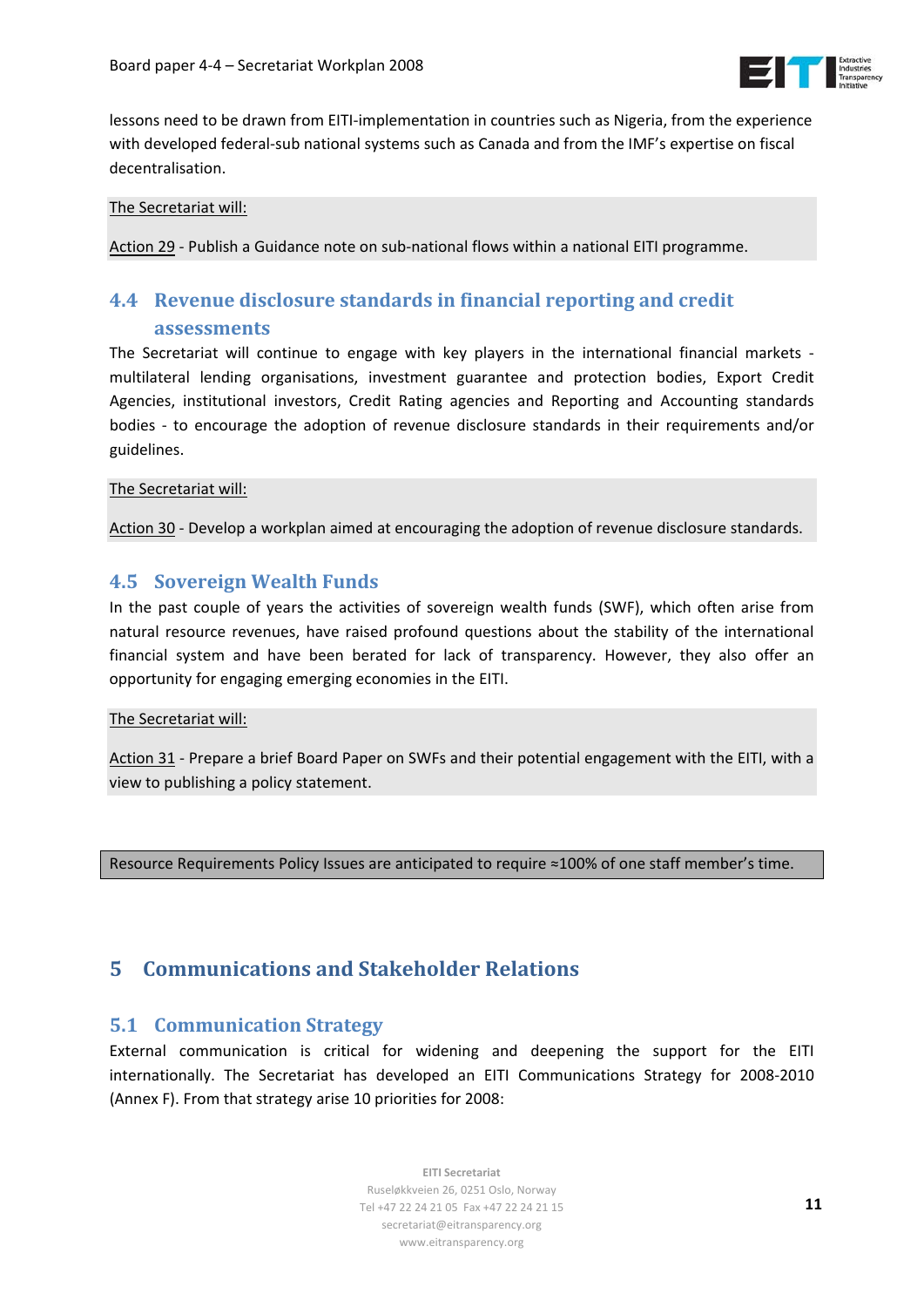

- 1. Production of **background papers for 2008 Board meetings and Conference**.
- 2. Continuously update and further develop the EITI **website** including Global Calendar, news items and press releases, research page, and country pages.
- 3. Keep stakeholders informed of key EITI developments.
- 4. Development of other communication materials: **fact sheets**, specific fact sheets for priority countries/hot topics, newsletters, and press releases.
- 5. Publication of a **2007‐08 Annual Report**.
- 6. Publication of the **EITI Business Guide**.
- 7. Arranging of **targeted communication materials** for conferences and seminars, especially for our Chairman and Board members and other EITI 'Ambassadors'.
- 8. Develop an EITI 'Style Guide' with advice on the style to be used for publications, correspondence, website, and all external communications.
- 9. Development of the **EITI Blog**.
- 10. If resources allow and need clearly identified, commission an **EITI Video**.

#### The Secretariat will:

Action 32 – Implement the actions that follow from the Communication Strategy as listed above.

Resource Requirements Communications is anticipated to require ≈100% of one staff member's time.

# **5.2 Stakeholder Relations**

While governments are primarily responsible for implementation, the success of the EITI also relies on the engagement of all the other stakeholders – supporting government, companies and civil society. For all these stakeholders to work most effectively for the objectives of the EITI will require:

- a shared vision and understanding of the objectives of the EITI;
- a clear division of responsibilities of each organisation based on comparative advantage; and
- excellent sharing of information.

Many of the **supporting companies** are giving priority to support the implementation and promotion of the EITI both internationally and at the country-level. Others, however, could do more or do not know what to do. The Secretariat has therefore commissioned the International Business Leaders Forum to write an easy‐to‐use EITI Guide to Business Managers**.**

**Non‐extractive companies** are increasingly expressing an interest in the EITI and there is a growing understanding amongst suppliers and customers that they too benefit from the successful implementation of the EITI. For example, *upstream service companies* that provide hardware and logistics to help extract oil, gas and minerals; *downstream manufacturing companies*, such as steel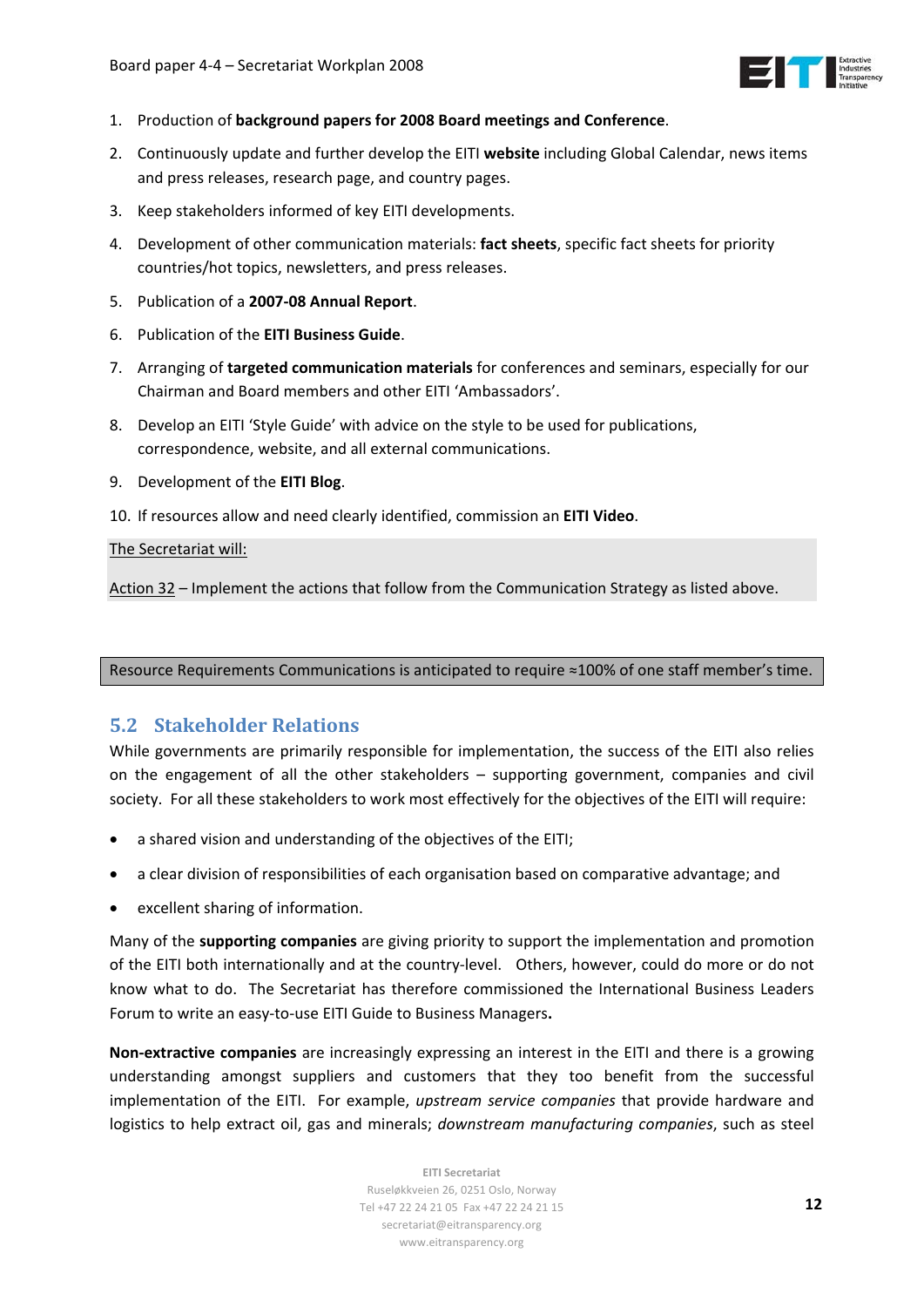

and other industrial and commercial mineral manufacturers, who have supply agreements with the extractive sector; and *ancillary companies* along the value chain, including logistical, human resource, information service, transportation, security, management, accountancy and auditing companies.

I**nstitutional investors** have provided excellent support to the initiative and more could be done to make best use of their support. For example, deeper engagement with implementing companies to get EITI better implemented, more engagement with non-implementing companies to get them engaged, and tackling some policy issues such as engaging with sovereign wealth funds, the bond markets and credit rating agencies.

The EITI continues to rely on support from **supporting countries and NGOs,** both internationally and within countries. Building on this support and in order to fully benefit from the offers of support, the Secretariat agreed to develop a 'comparative advantage' questionnaire for some stakeholders at the Roundtable Meeting *Promoting Revenue Transparency* in Oslo in September 2007. We have received information from most agencies, from which we are beginning to build up a picture of where each agency sees itself as having the comparative advantage geographically and functionally in furthering the EITI.

The Secretariat and World Bank have negotiated a Memorandum of Understanding regarding the relationship between the Secretariat and the Multi‐Donor Trust Fund. This will be submitted to the Board in February. In addition, the Secretariat holds fortnightly telephone conferences with the Bank to ensure coordination, plus regular exchanges with the Norwegian Oil for Development and the Revenue Watch Institute, and others as appropriate.

The Revenue Watch Institute and National Democratic Institute have begun to explore the role of legislatures in monitoring the use of extractive industry resources. This is an area of potential for the EITI. Legislators will need support to build appropriate structures and techniques for overseeing these revenues and to build networks across countries and with other EITI stakeholders. The Secretariat is willing to contribute to further engage legislators.

Finally, the EITI has grown to a stage where some of the supporters, both on the company and country side, feel that there needs to be a reconsideration of how their constituencies are organised and how their views are represented on the Board.

#### The Secretariat will:

Action 33 – Launch an EITI Guide for Business Managers by the end of March.

Action 34 – Consult and develop a policy on how to better engage and use the support of non‐ extractive companies.

Action 35 – Hold a workshop with the institutional investor constituency to explore how to extend their engagement and to encourage their peers to sign the Investor Statement.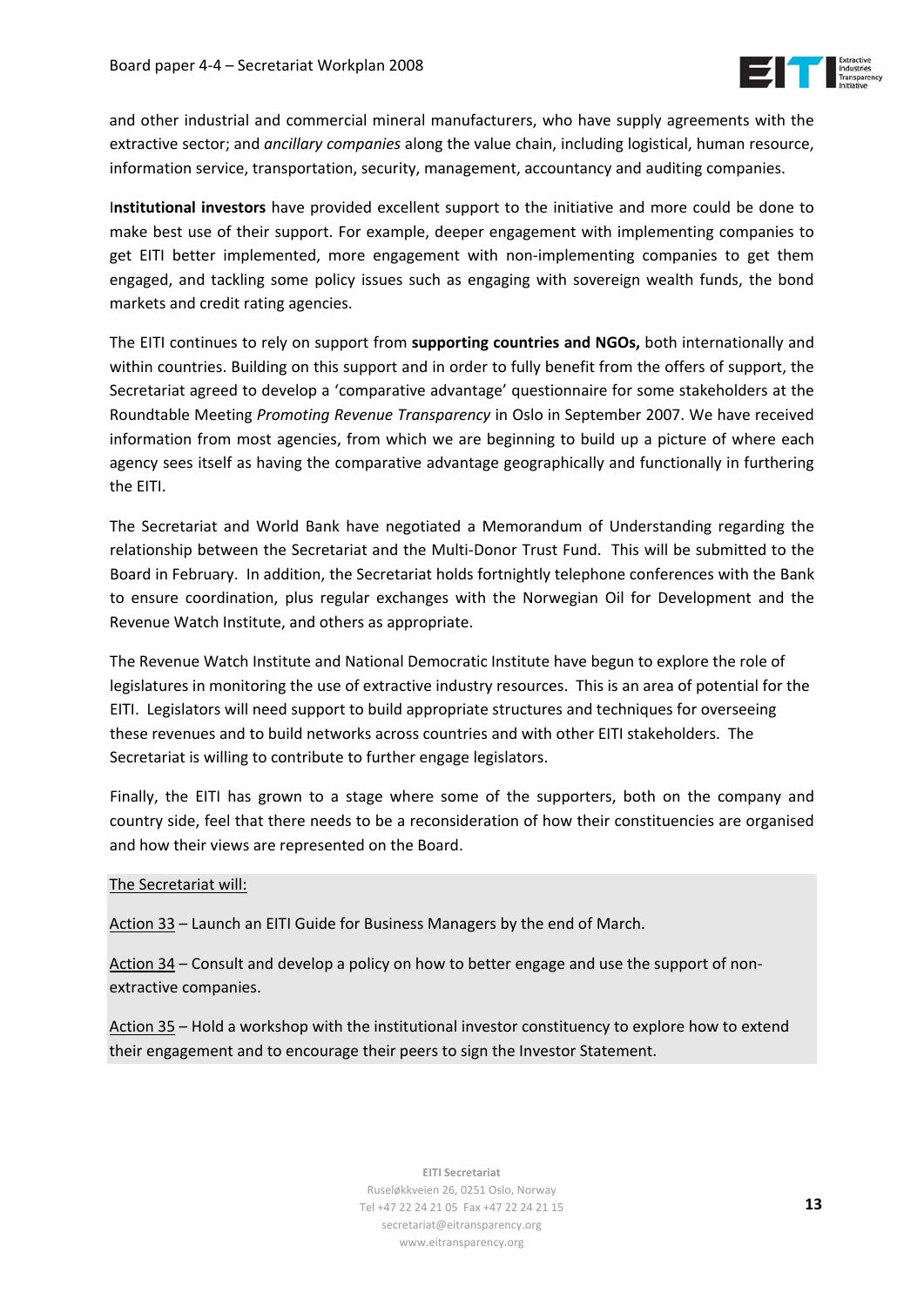

<span id="page-13-0"></span>Action 36 ‐ Complete the 'Comparative Advantage' Survey and organise a Roundtable in second quarter to discuss implications for evolving division of labour. A further Roundtable meeting will take place in the margins of the 2008 Conference.

Action 37 – Conclude discussions on the Memorandum of Understanding with the World Bank‐ administered Multi‐Donor Trust Fund in February and initiative fortnightly telephone conferences. The Secretariat will observe the MDTF Management Committee.

Action 38 – Host constituency meetings with both company supporters and with country supporters in the Spring to discuss enhancing the role of the constituencies and ensuring that their views are adequately represented on the Board.

Resource Requirements: Stakeholder Relations is anticipated to require ≈50% of one staff member's time.

# **6 Research and Evaluation**

Transparency in the extractive industry, challenges to development as the so-called resource curse and sustainable mining have received growing attention in research and policy circles. The Secretariat has commissioned limited research papers on issues such as disclosure in the oil and gas sector, IFC lending policies and the EITI, Mining in the Niger delta and links between the EITI and promoting energy security. The Secretariat will continue to collaborate with partners and other organizations to encourage research on EITI related issues.

In 2008 the Secretariat will continue to devote our limited resources to task similar research on key issues aimed at reinforcing the case for the EITI:

- Emphasizing those arguments to respond to the challenge of ensuring that new players do not see the global EITI standard as a ready‐made or worse, western‐imposed, initiative.
- Reviewing that the EITI process and methodology function effectively as a principled but flexible mechanism for promoting resource revenue transparency globally.
- Identifying those enabling actions and policies that contribute to successful EITI adoption and implementation.

The monitoring and evaluating of the effectiveness and impact of EITI in implementing countries is also important (see section 8, below).

## The Secretariat will:

Action 39 – Develop a research work plan which outlines targeted research projects to be commissioned, and strategic collaboration with other research bodies.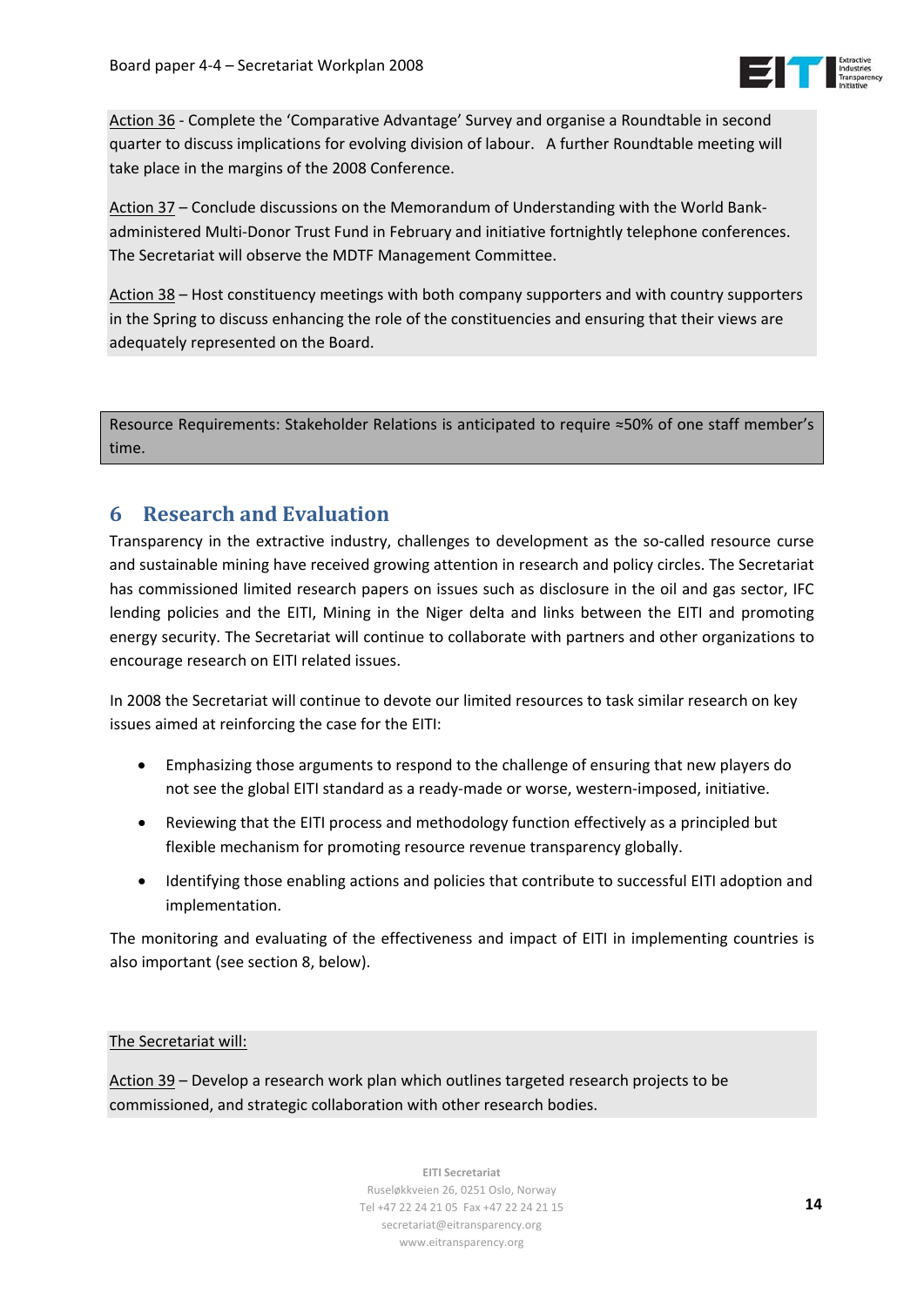

<span id="page-14-0"></span>Resource Requirements: Research and Evaluation is anticipated to require ≈25% of one staff member's time.

# **7 Governance, Management and Administration**

# **7.1 Legal Entity**

Following the Berlin Board meeting in April 2007, Tormod Endresen (Norwegian Ministry of Foreign Affairs) and EITI Chairman Peter Eigen constituted the EITI interim legal entity as a not-for-profit association under Norwegian law. Draft articles of association for the comprehensive legal entity were presented to the Board in September 2007. It was agreed that the Government of Norway will seek further legal advice, consult with board members and identify options for a comprehensive legal entity.

## The Secretariat will:

Action 40 – Support the Board in establishing the appropriate legal status for the EITI.

Resource Requirements: Clarification of the Legal Entity issue is anticipated to require ≈10% of one staff member's time.

# **7.2 EITI Conference**

The EITI Conference is the highest governance body of the EITI and meets every two years. It is due to meet in November 2008. The 2008 Conference seek to expand the number of countries participating in the process especially in emerging economies; improve EITI implementation, by building on experiences gained so far and reasserting the importance of strong country ownership; endorse the recommendations of the EITI Board on key policy issues for the initiative; and appoint a new Board following the proposal of all constituencies. It will be held in a resource-rich or emerging economy.

The Secretariat will:

Action 41 – Organise the 2008 Conference.

Resource Requirements Conference: ≈50% of one staff member's time.

# **7.3 Board Support**

The Secretariat will work with the Chairman and Board to develop policy, draft papers, prepare agendas, oversee translation of documents and make other practical arrangements for Board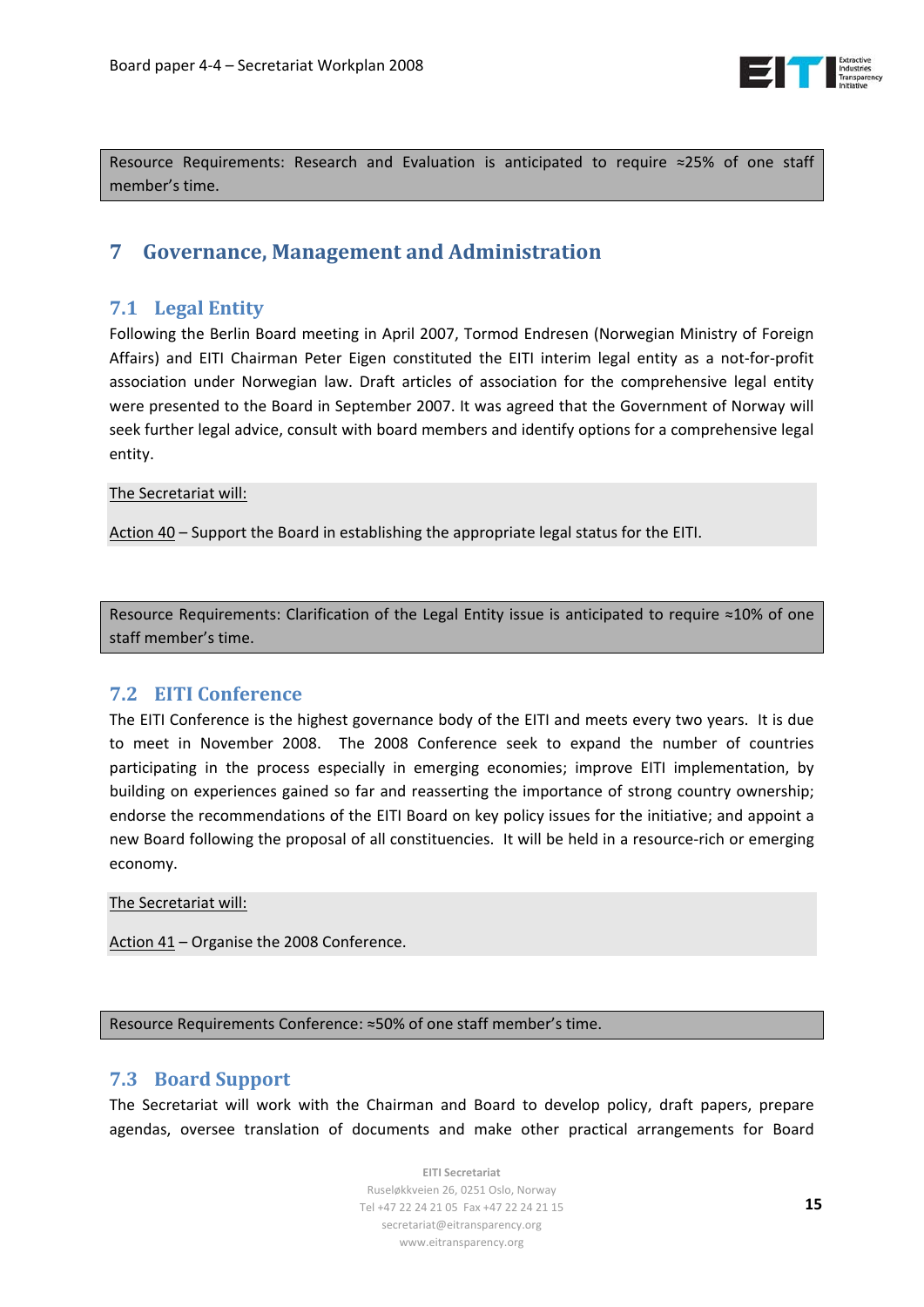

meetings, The Secretariat also plays a key role in convening and supporting the deliberations of Board sub‐committees and working groups, and ensuring effective communication and information exchange via Board Circulars.

The Secretariat will:

Action 42 – Organise Board Meetings, prepare Board Circulars and convene sub committees and working groups.

#### Resource Requirements: Board Support is anticipated to require ≈25% of one staff member's time.

## **7.4 Management of the Secretariat**

The Secretariat has 7 staff spread over 2 locations. The Secretariat has no plans at present to replace the communications manager, preferring to rely on a more technical Communications and IT Officer and to spread this wider communications work across the team. Much of the initial work of the Secretariat was focused on establishing office systems, hardware, and recruitment. This is mostly now in place and though effective management is still a high priority it will require a far smaller input over 2008.

To achieve all the objectives and actions of the workplan on lean human resources, the Secretariat will work on three key principles:

- Good coordination and relationship management as outlined above as well as astute use of external consultants and researchers;
- Ruthless focus on workplan priorities; and
- Increasing capacity of the team through appraisal, training and improved office systems.

The Secretariat will continue to develop administrative and management systems that underpin the delivery of the action items (see Annex C).

#### The Secretariat will:

Action 43 ‐ Implement a Staff Performance Appraisal System, including training and capacity development.

Action 44 - Secure outsourced solutions for: translation, IT support, accounting, auditing and legal services.

Action 45 ‐ Develop a comprehensive set of SOPs (e.g., intellectual property, conflicts of interest, travel routines, safety and security).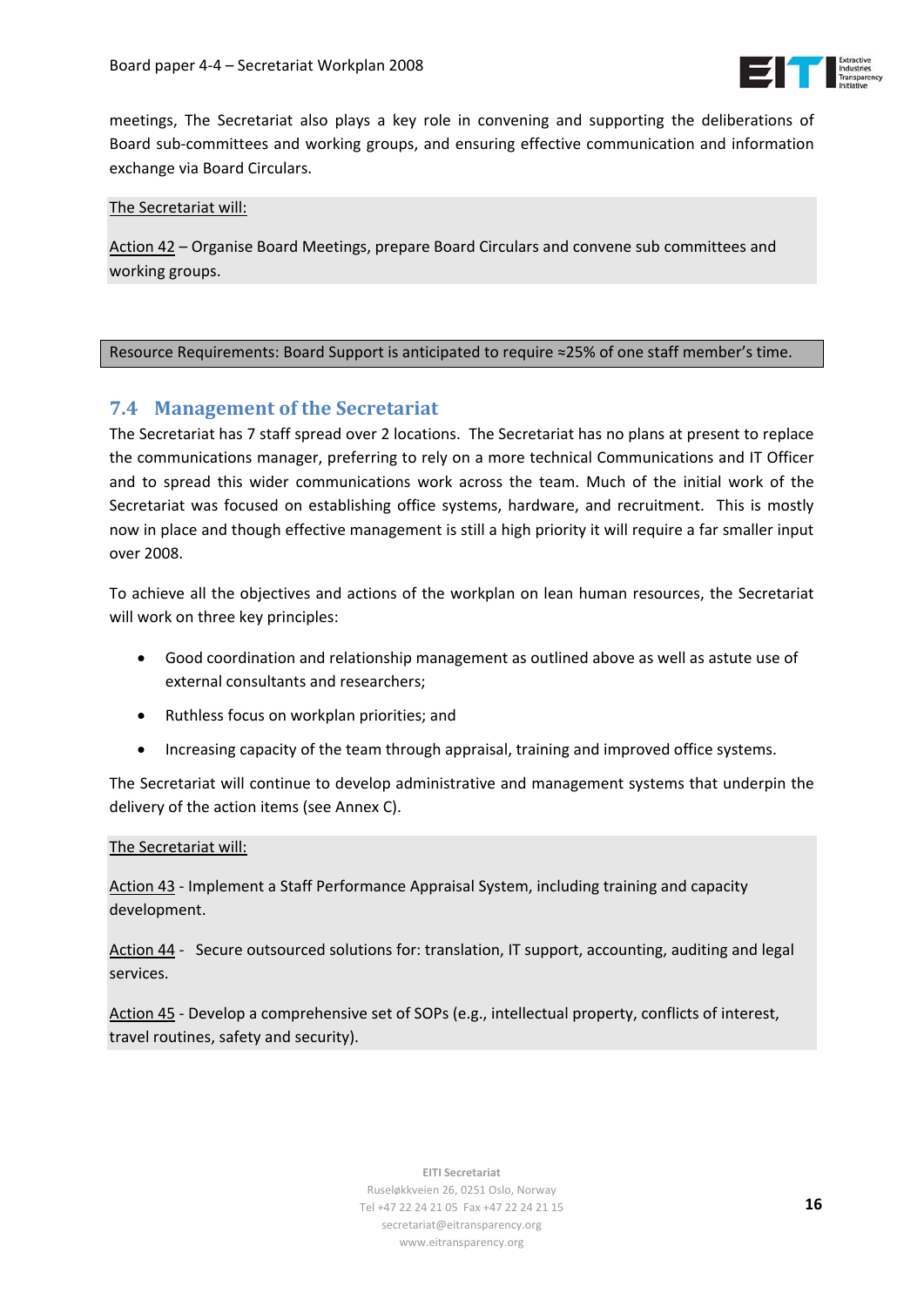

Resource Requirements: Management of the Secretariat is anticipated to require ≈40% of one staff member's time.

# **7.5 Fundingrelated Activities**

Funding for the activities of the Board and Secretariat comes from all our stakeholder groups. A considerable effort has gone into widening the funding base for this workplan's activities but more needs to be done (see details of the budget in Accra Board paper 4‐5). The following commitments for 2008 have already been made (the 2007 figures only relate to funding requirements between June and December):

- 16 international and state‐owned oil companies will provide \$40,000 each (up from 14 providing \$20,000 each in 2007).
- the International Commission on Mining and Minerals, which represents nine major mining companies will provide almost \$260,000.
- financial support from four mining supporters who are not members of ICMM (up from zero in 2007).
- as well as hosting the Secretariat, the Government of Norway will provide \$470,000.
- support from two other Governments (up from no other agencies in 2007).
- NGOs will provide \$125,000 (up from zero).
- Investors will provide \$50,000 (up from \$20,000) and from a wider number of investment companies.

However, the Secretariat estimates that they will receive and spend more in 2008 than in any other year since they still have delayed receipts and spending from 2007, some lingering set-up costs and organisation of the EITI Conference. The above commitments alone will therefore not be sufficient. Fundraising efforts should focus on:

- supporting governments four more funders are required to meet the requirements. The Secretariat has received strong indications of further support from two other Governments and one international development agency. A strategy will be developed with the existing supporters to widen the base still further.
- oil and gas companies support has now increased 17 companies, but there is potential for more national oil companies, medium‐sized corporations, and non‐extractive companies. Depending on size, 6‐10 new companies this year would be sufficient. Again, a strategy is being developed with the supporting companies.
- minerals and mining for the first time, contributions are being sought from non‐ICMM members. 4‐6 new companies are needed to meet funding requirements alongside a consideration of whether the requested contributions per company should be raised. A strategy is being considered with the supporting companies.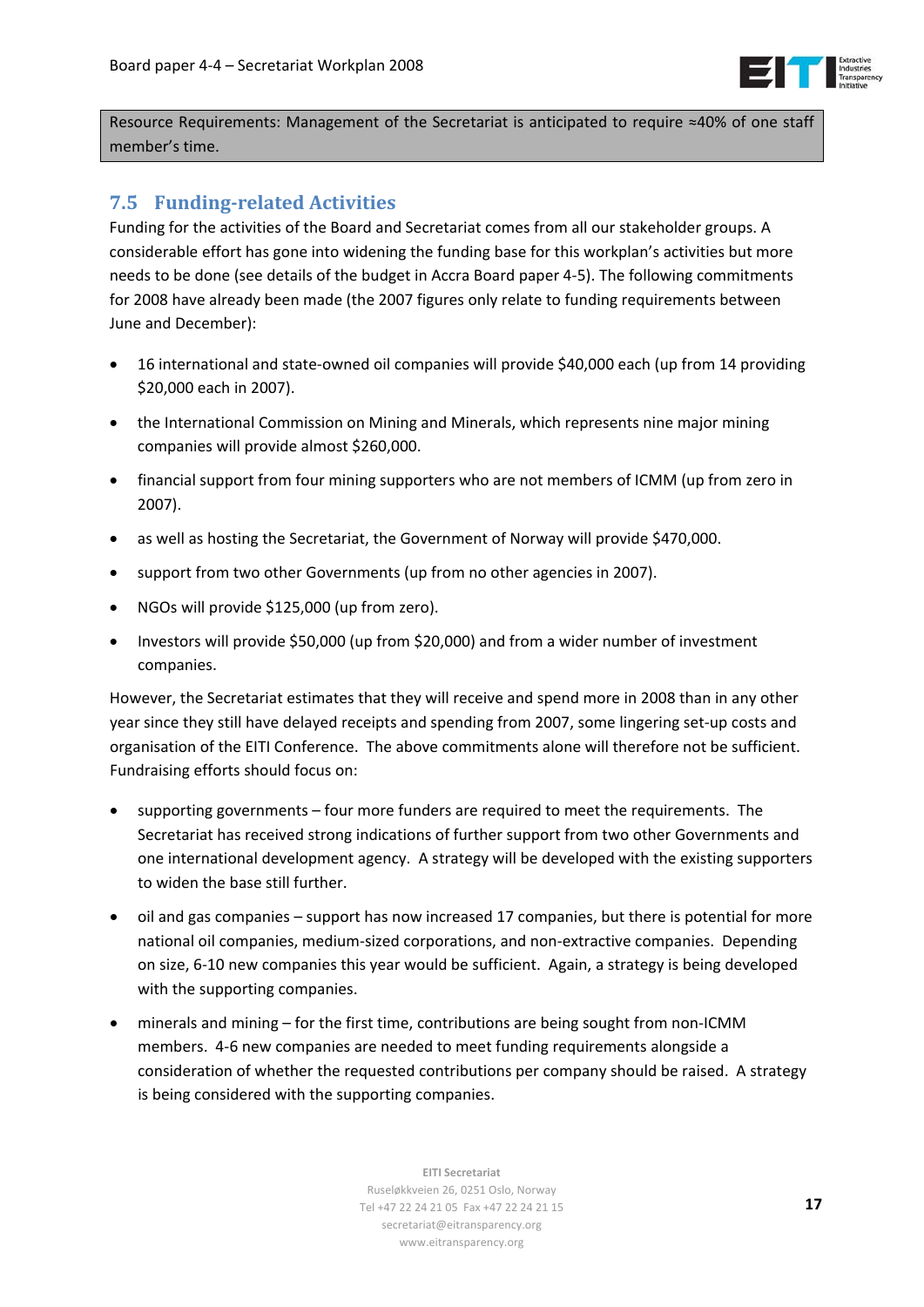

<span id="page-17-0"></span>• institutional investors – for the first time, direct contributions will be sought from over 70 signatory investor institutions of the Investor Statement. A strategy is to be developed with the institutional investors on how this can be done.

As the time of writing and allowing for verbal commitments not listed above, the Secretariat still had a funding gap of around 15%, and 11 months left to fill this gap. The Secretariat is confident that its funding requirements will be met subject to exchange rate vagaries and no significant unforeseen expenses.

### The Secretariat will:

Action 46 ‐ Develop, consult on and propose a fundraising strategy for the key stakeholder groups including consideration of a tiered contribution system for companies.

Resource Requirements: Funding-related Activities are anticipated to require ≈15% of one staff member's time.

# **8 Monitoring and Evaluation**

Effective monitoring and evaluation systems will provide the EITI with better means for learning from experience, improving our delivery, planning and allocating resources, and demonstrating results. There is a need to measure impact and for an improved understanding of the precise benefits of the EITI on expenditure transparency, the fight against corruption and, ultimately, on resource allocation.

The Secretariat has developed a set of key performance indicators to start this process, a list of action points from the workplan, and a set of management indicators (annexes B, C and D). Furthermore, the Secretariat needs to track trends in at the country-level, comparing implementing with non implementing countries, against indicators such as: (i) corruption perception index, ii) foreign direct investment, iii) Country Risk Assessments, iv) Credit Ratings, v) Economic Indicators (Growth, Stability and Inequality), vi) Poverty Reduction (MDGs).

The Conference should also be furnished with a professional and independent assessment of the EITI on which to base some of its decisions.

## The Secretariat will:

Action 47 – Track its performance against the key performance indicators (see Annex 2) and the list of action points from the workplan (see Annex 3).

Action 48 – Commission an independent evaluation of the EITI in time for the Conference.

Resource Requirements: Monitoring and Evaluation is anticipated to require ≈10% of one staff member's time.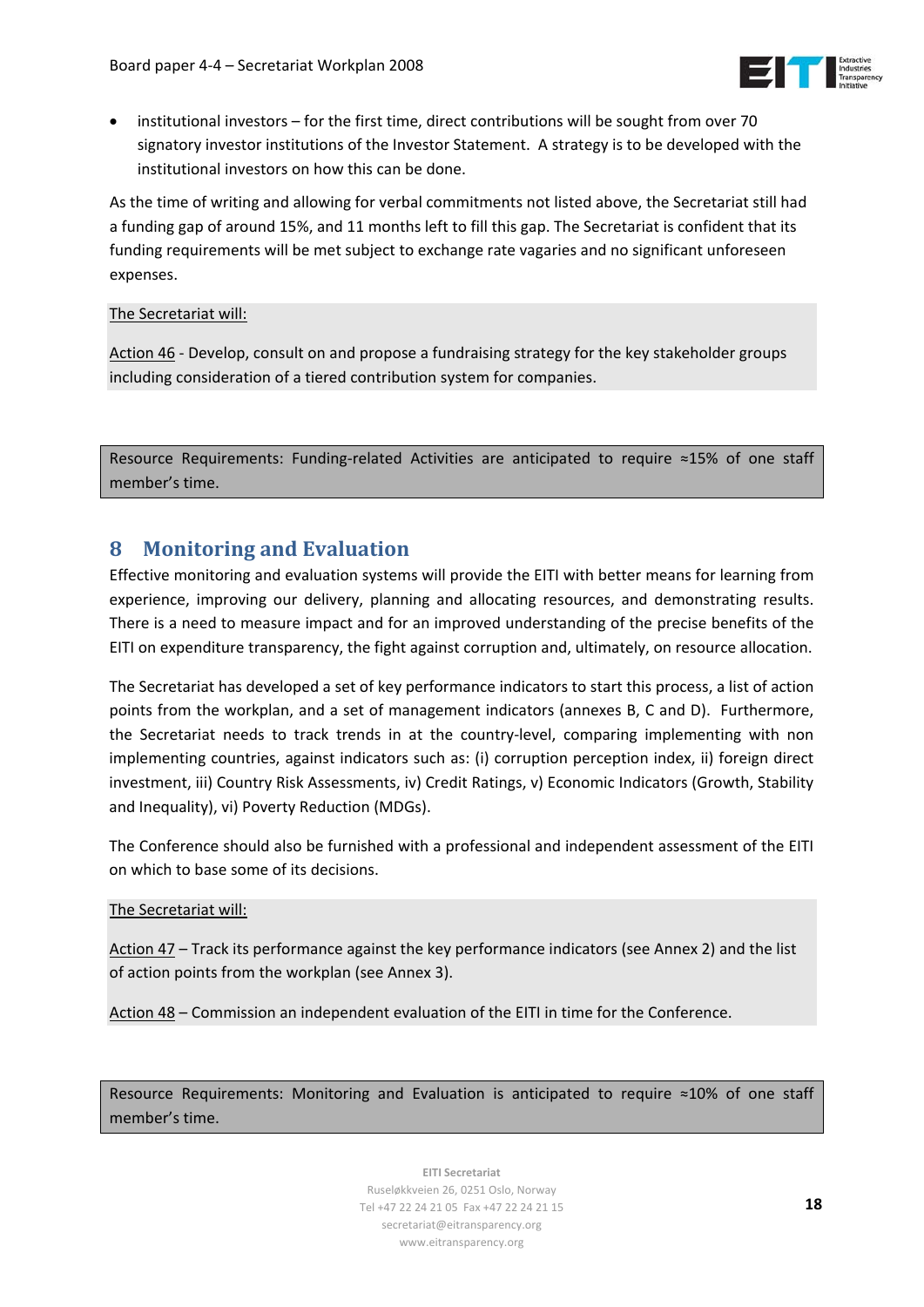Board paper 4‐4 – Secretariat Workplan 2008 **ANNEXES**



# **Annex A: EITI Secretariat Organisational Diagram**



<span id="page-18-0"></span>www.eitransparency.org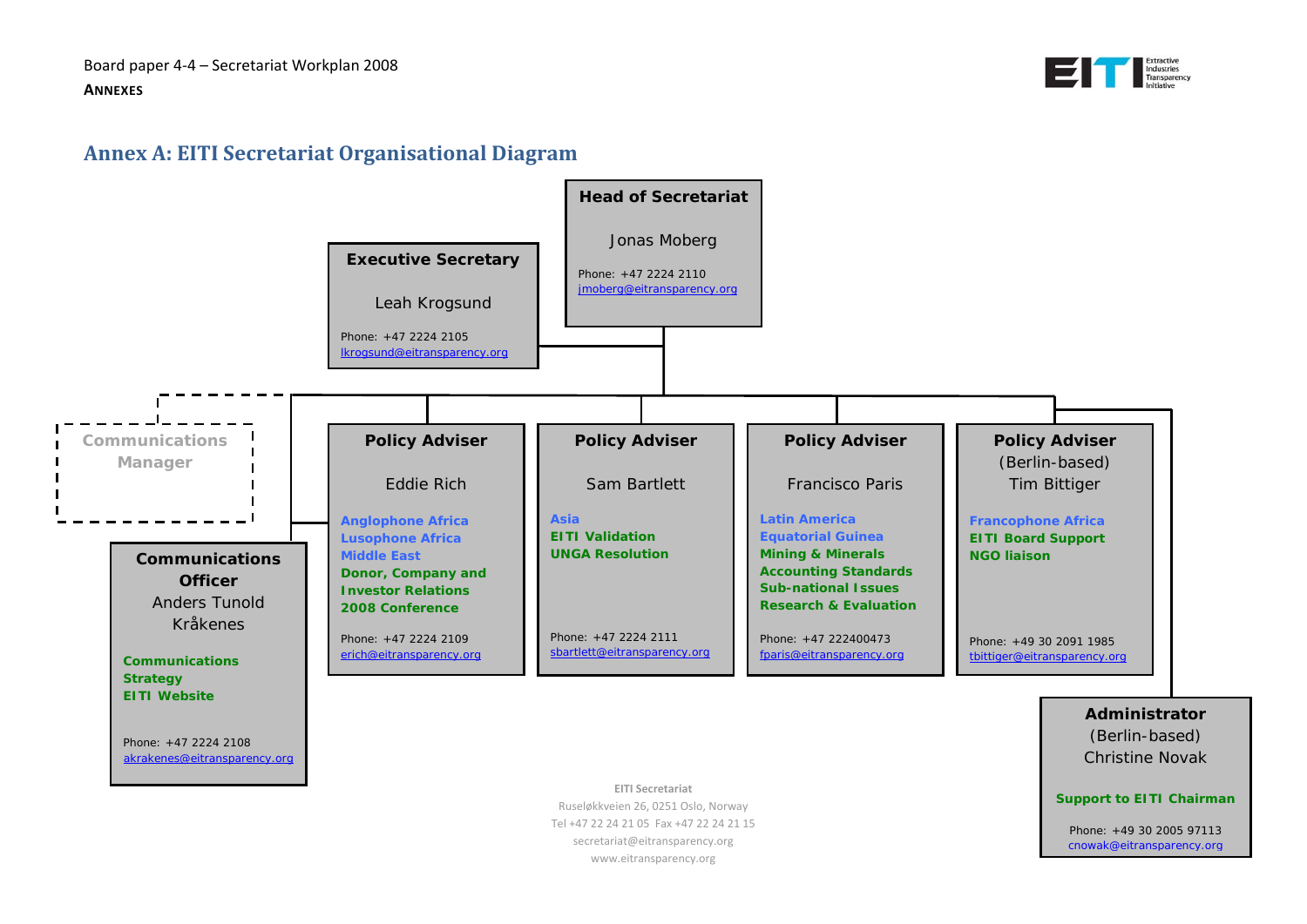

# **Annex B: EITI Secretariat Key Performance Indicators**

These KPIs have been developed for internal discussion and review. The targets are indicative ‐ not formal benchmarks for assessing effectiveness. The EITI Board may wish to consider developing formal KPIs.

| <b>Outcome Indicators</b>                                                   | <b>Baseline</b><br>(end 2007) | End-2008 Target | End-2009 Target |
|-----------------------------------------------------------------------------|-------------------------------|-----------------|-----------------|
| Support for EITI                                                            |                               |                 |                 |
| Number of Supporting Countries                                              | 10 <sup>3</sup>               | 13              | 15              |
| Number of Supporting Countries from Emerging Markets <sup>b</sup>           | 0/25                          | 2/25            | 5/25            |
| Implementation of EITI                                                      | 15                            | 22              | 25              |
| Number of EITI Candidate Countries                                          | 15                            | 22              | 25              |
| Number of EITI Implementing Countries that have completed validation        | $\Omega$                      |                 | 15              |
| Number of EITI Compliant Countries                                          | 0                             |                 | 5               |
| Coverage                                                                    | 15                            | 22              | 25              |
| % Proved Oil Reserves in EITI Candidate or Compliant Countries              | 7.6%                          | 10%             | 15%             |
| % 2006 Oil production by EITI Candidate or Compliant Countries              | 6.4%                          | 10%             | 15%             |
| % Proved Gas Reserves in EITI Candidate or Compliant Countries              | 5.5%                          | 8%              | 12%             |
| % 2006 Gas production by EITI Candidate or Compliant Countries <sup>c</sup> | 2%                            | 4%              | 6%              |
| <b>Awareness Raising</b>                                                    |                               |                 |                 |
| Unique Users of www.eitransparency.org per month                            | 5300                          | 7500            | 1000            |
| References to EITI in The Financial Times <sup>a</sup>                      | 10 in 2007                    | 15              | 15              |

<span id="page-19-1"></span><sup>a</sup> Australia, Belgium, Canada, France, Germany, Italy, The Netherlands, Norway, The United States of America, The United Kingdom. The G8 has also endorsed the EITI.

<sup>&</sup>lt;sup>b</sup> As of November 2007, the Morgan Stanley Capital International (MSCI) Emerging Markets Index includes 25 countries: Argentina, Brazil, Chile, China, Colombia, Czech Republic, Egypt, Hungary, India, Indonesia, Israel, Jo Korea, Malaysia, Mexico, Morocco, Pakistan, Peru, Philippines, Poland, Russia, South Africa, Taiwan, Thailand, Turkey.

<sup>&</sup>lt;sup>c</sup> These benchmarks for oil and gas are calculated using the BP Statistical Review Workbook 2007. The secretariat is seeking to develop a similar indicator for coverage within the mining and minerals sector.

<span id="page-19-0"></span><sup>&</sup>lt;sup>d</sup> The Secretariat also monitors references to EITI is a broad range of publications via *factiva*. The references to EITI in the FT has, to date, proven to be a useful proxy for attention among influential business and p leaders.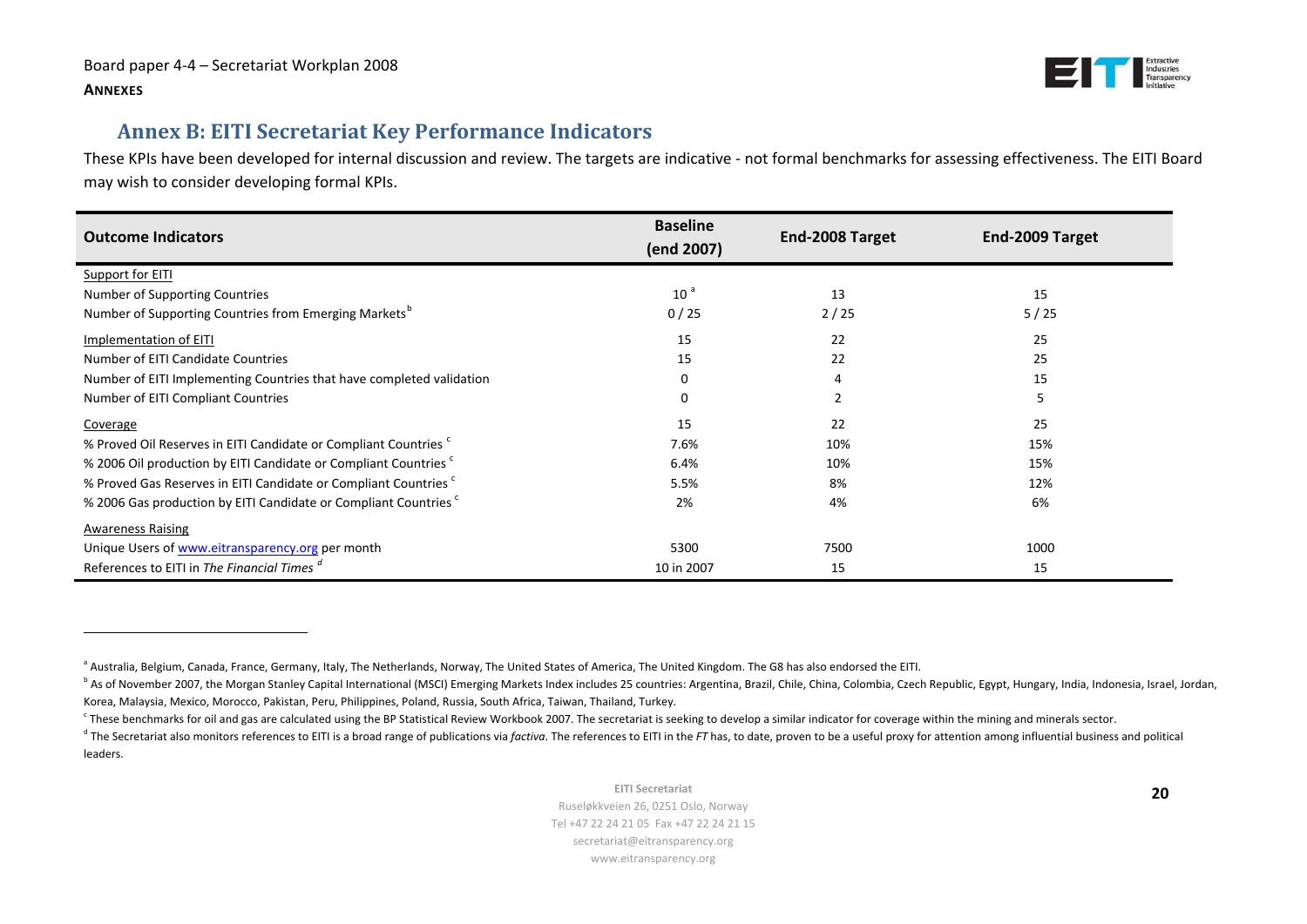

# <span id="page-20-0"></span>**Annex C: Summary of Action Items**

|              |                                                                                                                                                          |          |             |     | Key          |     |                       |     |     |                |         |     |         |   |
|--------------|----------------------------------------------------------------------------------------------------------------------------------------------------------|----------|-------------|-----|--------------|-----|-----------------------|-----|-----|----------------|---------|-----|---------|---|
|              |                                                                                                                                                          | P        | Publication |     |              |     |                       |     |     |                |         |     |         |   |
|              |                                                                                                                                                          |          |             |     | M            |     | Key Meeting / Mission |     |     |                |         |     |         |   |
|              | <b>Workplan Elements</b>                                                                                                                                 |          |             | Q1  |              |     | Q <sub>2</sub>        |     |     | Q <sub>3</sub> |         |     | Q4      |   |
|              | # Action Items                                                                                                                                           | LEAD     | Jan         | Feb | Mar          | Apr | May                   | Jun | Jul |                | Aug Sep | Oct | Nov Dec |   |
|              | 2. Support to Implementing Countries                                                                                                                     |          |             |     |              |     |                       |     |     |                |         |     |         |   |
|              | 2.1 Admission of candidate countries                                                                                                                     |          |             |     |              |     |                       |     |     |                |         |     |         |   |
| $\mathbf{1}$ |                                                                                                                                                          | Bartlett |             | P   |              |     |                       |     |     |                |         |     |         |   |
|              | Prevalidation assessment for 'indeterminate' countries<br>Publish a guide on Joining the EITI                                                            | Bartlett |             | P   |              |     |                       |     |     |                |         |     |         |   |
| 2            |                                                                                                                                                          | Bartlett |             |     |              |     |                       |     |     |                |         |     |         |   |
| 3            | Assess applications from prospective Candidate Countries and fwd to Board                                                                                |          |             |     |              |     |                       |     |     |                |         |     |         |   |
|              | .2 Supporting candidate countries in EITI implementation                                                                                                 |          |             |     |              |     |                       |     |     |                |         |     |         |   |
| 4            | Monitor implementation in candidate countries                                                                                                            | Paris    |             |     |              |     |                       |     |     |                |         |     |         |   |
| 5            | Document lessons learned on EITI implementation.                                                                                                         | Paris    |             |     |              |     |                       |     |     |                |         | P   |         |   |
|              | .3 EITI Validation                                                                                                                                       |          |             |     |              |     |                       |     |     |                |         |     |         |   |
| 6            | Publish a Guidance Note on Procuring an EITI Validator, Draft ToR, Contract, etc                                                                         | Bartlett |             | P   | P            | P   |                       |     |     |                |         |     |         |   |
| 7            | Review each validator procurement process                                                                                                                | Bartlett |             |     |              |     |                       |     |     |                |         |     |         |   |
| 8            | Review validation reports                                                                                                                                | Bartlett |             |     |              |     |                       |     |     |                |         |     |         |   |
| 9            | Report on EITI validation at the 2008 conference                                                                                                         | Bartlett |             |     |              |     |                       |     |     |                |         | P   |         |   |
|              | 3. Outreach                                                                                                                                              |          |             |     |              |     |                       |     |     |                |         |     |         |   |
| 10           | Recruit and mobilize "EITI ambassadors".                                                                                                                 | Moberg   |             |     |              |     |                       |     |     |                |         |     |         |   |
|              | .1 Emerging Economies                                                                                                                                    |          |             |     |              |     |                       |     |     |                |         |     |         |   |
|              | 11 China Scoping                                                                                                                                         | Paris    |             |     |              |     |                       |     |     |                |         |     |         |   |
|              | 12 China workshop, Chairman visit & Follow-up                                                                                                            | Paris    |             |     | M            |     |                       |     |     |                |         |     |         |   |
|              | 13 EITI Chairman to Mexico, Secretariat to Brasilia + follow-up                                                                                          | Paris    |             |     | M            |     |                       |     | M   |                |         |     |         |   |
|              | 14 India Scoping Paper, Mission + Follow-up                                                                                                              | Bartlett |             |     |              |     |                       |     | M   |                |         |     |         |   |
|              | 15 Russia watch Brief                                                                                                                                    | Bartlett |             |     |              |     |                       |     |     |                |         |     |         |   |
| 16           | Secure South Africa Support                                                                                                                              | Rich     |             |     |              |     |                       |     |     |                |         |     |         |   |
|              | 17 Secure Indonesia's participation as an implementing country                                                                                           | Bartlett |             |     |              |     |                       |     | M   |                |         |     |         |   |
|              | .2 Resource-Rich Countries                                                                                                                               |          |             |     |              |     |                       |     |     |                |         |     |         |   |
|              | 18 Conduct targeted outreach activities in Africa, e.g., Sudan.                                                                                          | Rich     |             | M   |              |     |                       |     | M   |                |         |     |         |   |
| 19           | Secure the ADB's endorsement & mainstreaming                                                                                                             | Bartlett |             |     |              |     |                       | M   |     |                |         |     |         |   |
| 20           | Outreach Papua New Guinea, Cambodia, Viet Nam, Afghanistan                                                                                               | Bartlett |             |     | M            |     |                       | М   |     |                |         | M   |         |   |
|              | 21 Workshop in Bolivia                                                                                                                                   | Paris    |             |     | M            |     |                       |     |     |                |         |     |         |   |
|              | 22 Secure the Candidature of Trinidad and Tobago                                                                                                         | Paris    |             |     |              |     |                       |     |     |                |         |     |         |   |
|              | 23 Visit Chile, Ecuador and Colombia                                                                                                                     |          |             |     |              |     |                       |     |     |                |         |     |         |   |
|              |                                                                                                                                                          | Paris    |             |     |              |     | M                     |     |     |                |         |     |         |   |
|              | 24 w/ AfDB host a Conference for Mediterranean and North African countries                                                                               | Bittiger |             |     |              |     | M                     |     |     |                |         |     |         |   |
|              | 25 Conduct targeted outreach in the Middle East                                                                                                          | Rich     |             |     | M            |     |                       | M   |     |                |         | M   |         |   |
|              | 26 Secure Norway's candidature                                                                                                                           | Bartlett |             | M   |              |     |                       |     |     |                |         |     |         |   |
|              | 4. Policy Issues                                                                                                                                         |          |             |     |              |     |                       |     |     |                |         |     |         |   |
|              | 1.1 UN General Assembly Resolution                                                                                                                       |          |             |     |              |     |                       |     |     |                |         |     |         |   |
|              | 27 Provide input to drafting and consultation                                                                                                            | Moberg   |             |     |              |     |                       |     |     |                |         |     |         |   |
|              | 1.2 EITI in the Mining Sector                                                                                                                            |          |             |     |              |     |                       |     |     |                |         |     |         |   |
|              | 28 Produce a publication addressing mining-specific issues in the EITI.                                                                                  | Paris    |             |     |              |     |                       |     |     | P              |         |     |         |   |
|              | 1.3 EITI and Sub-national Issues                                                                                                                         |          |             |     |              |     |                       |     |     |                |         |     |         |   |
|              | 29 Publish a Guidance note on sub-national flows                                                                                                         | Paris    |             |     |              |     |                       |     |     |                |         |     | P       |   |
|              | .4 Revenue disclosure standards in financial reporting and credit assessments                                                                            |          |             |     |              |     |                       |     |     |                |         |     |         |   |
|              | 30 Workplan + targeted outreach events                                                                                                                   | Paris    |             |     | P            |     | M                     |     |     | M              |         |     |         | M |
|              | .5 Sovereign Wealth Funds                                                                                                                                |          |             |     |              |     |                       | P   |     |                |         |     | p       |   |
|              | 31 Board Paper and policy statement of SWFs                                                                                                              | Rich     |             |     |              |     |                       |     |     |                |         |     |         |   |
|              | 5. Communications and Stakeholder Relations                                                                                                              |          |             |     |              |     |                       |     |     |                |         |     |         |   |
|              | 5.1 Communication Strategy                                                                                                                               |          |             |     |              |     |                       |     |     |                |         |     |         |   |
|              | 32 Various Actions                                                                                                                                       | Rich     |             |     |              |     |                       |     |     |                |         |     |         |   |
|              | 2 Stakeholder Relations                                                                                                                                  |          |             |     |              |     |                       |     |     |                |         |     |         |   |
|              | 33 Launch an EITI Guide for Business Managers                                                                                                            | Rich     |             |     | P            |     |                       |     |     |                |         |     |         |   |
|              | 34 Develop policy on engagement of non-extractive companies.                                                                                             | Rich     |             |     |              |     |                       | P   |     |                |         |     |         |   |
|              | 35 Hold a workshop with the institutional investor constituency + follow up                                                                              | Rich     |             |     |              | M   |                       |     |     |                |         |     |         |   |
|              |                                                                                                                                                          | Rich     |             |     | $\mathbf{D}$ |     |                       |     |     |                |         |     |         |   |
|              | 36 Complete the 'Comparative Advantage' Survey and organise a Roundtable<br>37 Conclude discussions on MoU with MDTF + fortnightly telephone conferences | Rich     |             |     |              |     |                       |     |     |                |         |     |         |   |
|              |                                                                                                                                                          |          |             |     |              |     |                       |     |     |                |         |     |         |   |
|              | 38 Host constituency meetings                                                                                                                            | Rich     |             |     |              |     |                       | M   | M   |                |         |     |         |   |
|              | 6. Research and Evaluation                                                                                                                               |          |             |     |              |     |                       |     |     |                |         |     |         |   |
|              | 39 Develop and Implement research work plan                                                                                                              | Paris    |             |     |              | P   |                       |     |     |                |         |     |         |   |
|              | 7. Governance, Management and Administration                                                                                                             |          |             |     |              |     |                       |     |     |                |         |     |         |   |
|              | 7.1 Legal Entity                                                                                                                                         |          |             |     |              |     |                       |     |     |                |         |     |         |   |
|              | 40 Establish the appropriate legal status for the EITI                                                                                                   | Moberg   |             |     |              |     |                       |     |     |                |         |     |         |   |
|              | .2 EITI Conference                                                                                                                                       |          |             |     |              |     |                       |     |     |                |         |     |         |   |
|              | 41 Prepare and organise EITI conference                                                                                                                  | Rich     |             |     |              |     |                       |     |     |                |         |     | M       |   |
|              | 7.3 Board Support                                                                                                                                        |          |             |     |              |     |                       |     |     |                |         |     |         |   |
|              | 42 Board Meetings, Board Circulars + convene sub committees, working groups                                                                              | Bittiger |             | M   |              |     |                       | м   |     |                |         |     | м       |   |
|              | .4 Management of the Secretariat                                                                                                                         |          |             |     |              |     |                       |     |     |                |         |     |         |   |
|              | 43 Staff Performance Appraisal System                                                                                                                    | Moberg   |             |     |              |     |                       |     |     |                |         |     |         |   |
|              | 44 Outsource: translation, IT support, accounting, auditing and legal services.                                                                          | Moberg   |             |     |              |     |                       |     |     |                |         |     |         |   |
|              | 45 Develop a comprehensive set of SOPs                                                                                                                   | Moberg   |             |     |              |     |                       |     |     |                |         |     |         |   |
|              | .5 Funding-related Activities                                                                                                                            |          |             |     |              |     |                       |     |     |                |         |     |         |   |
|              | 46 Develop, consult on and propose a tiered contribution system for companies                                                                            | Rich     |             |     |              |     |                       |     |     |                |         |     |         |   |
|              |                                                                                                                                                          |          |             |     |              |     |                       |     |     |                |         |     |         |   |
|              | 3. Monitoring and Evaluation                                                                                                                             |          |             |     |              |     |                       |     |     |                |         |     |         |   |
|              | 47 Track performance against the key performance indicators                                                                                              | Paris    |             |     |              |     |                       |     |     |                |         |     |         |   |
|              | 48 Commission an independent evaluation of the EITI                                                                                                      | Moberg   |             |     |              |     |                       |     |     |                |         |     |         |   |

**EITI Secretariat**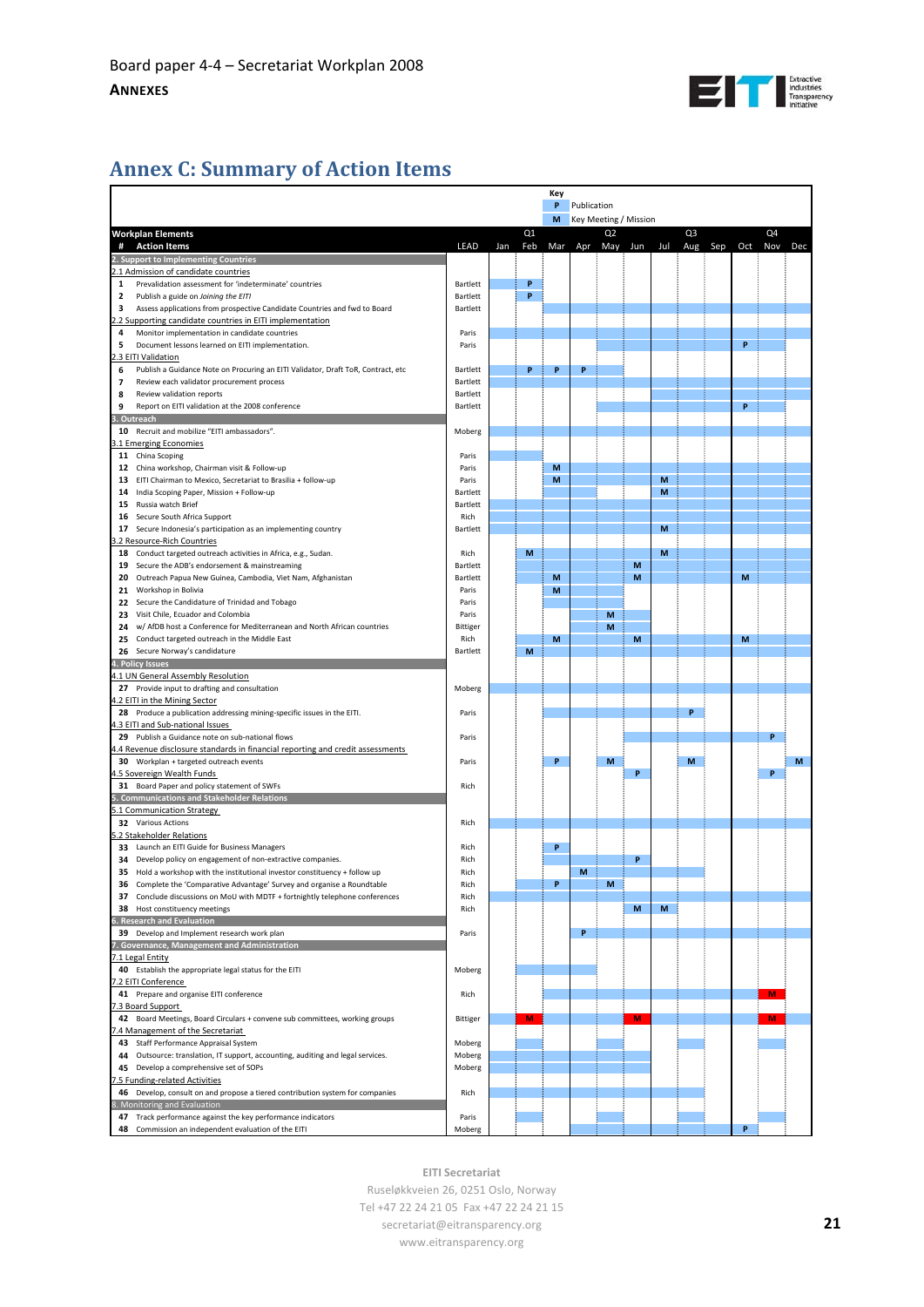

# <span id="page-21-0"></span>**9 Annex D: Summary of Allocation of Staff Time**

| <b>Work Plan Element</b>                                  |              | <b>Equiv. Staff Time</b> |
|-----------------------------------------------------------|--------------|--------------------------|
| 2. Support to Implementing Countries                      |              |                          |
| 2.1 Admission of candidate countries                      |              | 25 %                     |
| 2.2 Supporting candidate countries in EITI implementation |              | 75 %                     |
| 2.3 EITI Validation                                       |              | 75 %                     |
| <b>l3. Outreach</b>                                       |              |                          |
| 3.1 Emerging Economies                                    |              | 100 %                    |
| 3.2 Resource-Rich Countries                               |              | 100 %                    |
| 4. Policy Issues                                          |              | 100 %                    |
| 5. Communications and Stakeholder Relations               |              |                          |
| 5.1 Communication Strategy                                |              | 100 %                    |
| 5.2 Stakeholder Relations                                 |              | 50 %                     |
| <b>6. Research and Evaluation</b>                         |              | 25 %                     |
| 7. Governance, Management and Administration              |              |                          |
| 7.1 Legal Entity                                          |              | 10 %                     |
| 7.2 EITI Conference                                       |              | 50 %                     |
| 7.3 Board Support                                         |              | 25 %                     |
| 7.4 Management of the Secretariat                         |              | 40 %                     |
| 7.5 Funding-related Activities                            |              | 15 %                     |
| 8. Monitoring and Evaluation                              |              | 10 %                     |
|                                                           | <b>TOTAL</b> | 800 %                    |

# **10 Annex E: 2008 Budget**

Attached Separately.

# **11 Annex F: Communications Strategy**

Attached Separately.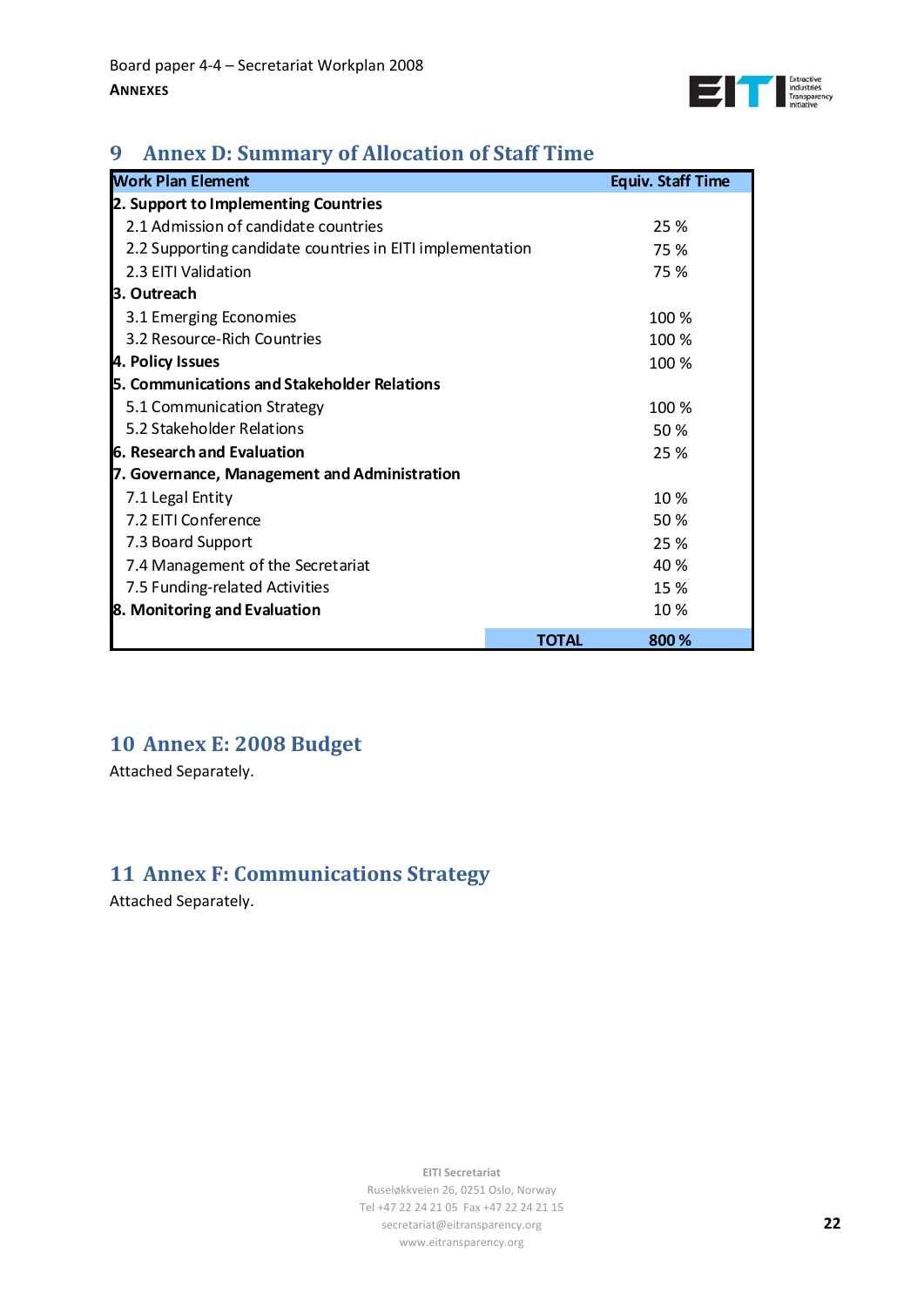# <span id="page-22-0"></span>Communications Strategy

# *Strategy for EITI External Communications 2008 – 2010*

| $\mathbf{1}$   |  |
|----------------|--|
| 2              |  |
| 3              |  |
| 4              |  |
| -5.            |  |
| -6             |  |
| $\overline{7}$ |  |
| 8              |  |
|                |  |
|                |  |

This paper reflects the thinking of the Secretariat at and following a retreat in November 2007. It sets the platform for thinking about the audiences and instruments for EITI Communications. It establishes some broad priorities for EITI communications, but the specific annual action plans are integrated into the overall workplan.

# **The need for Strategic Communication**

Most people's knowledge about EITI will not come directly from the EITI Secretariat, nor even from the EITI Board, nor the MDTF, nor any of the partners. Most potential implementers and supporters will read about it in the media, or in development or academic papers, or hear about it in conferences and seminars. They may then follow‐up through the website, which receives over 1,000 visits every week from all over the world.

The goals of this strategy are to use external communication to:

- widen and deepen support for EITI internationally;
- keep stakeholders well informed; and
- share best practice.

Without a strategic framework to deliver these goals, EITI communications will be reactive and unfocused. This paper sets out who the target audiences for the EITI are, what the key messages are, what channels and resources to use, the risks and how these can be mitigated. Based on these, this paper establishes a set of strategic priorities for its external communications for the period 2008 – 2010. From it an annual communications workplan to accompany the EITI Secretariat Workplan, will be developed.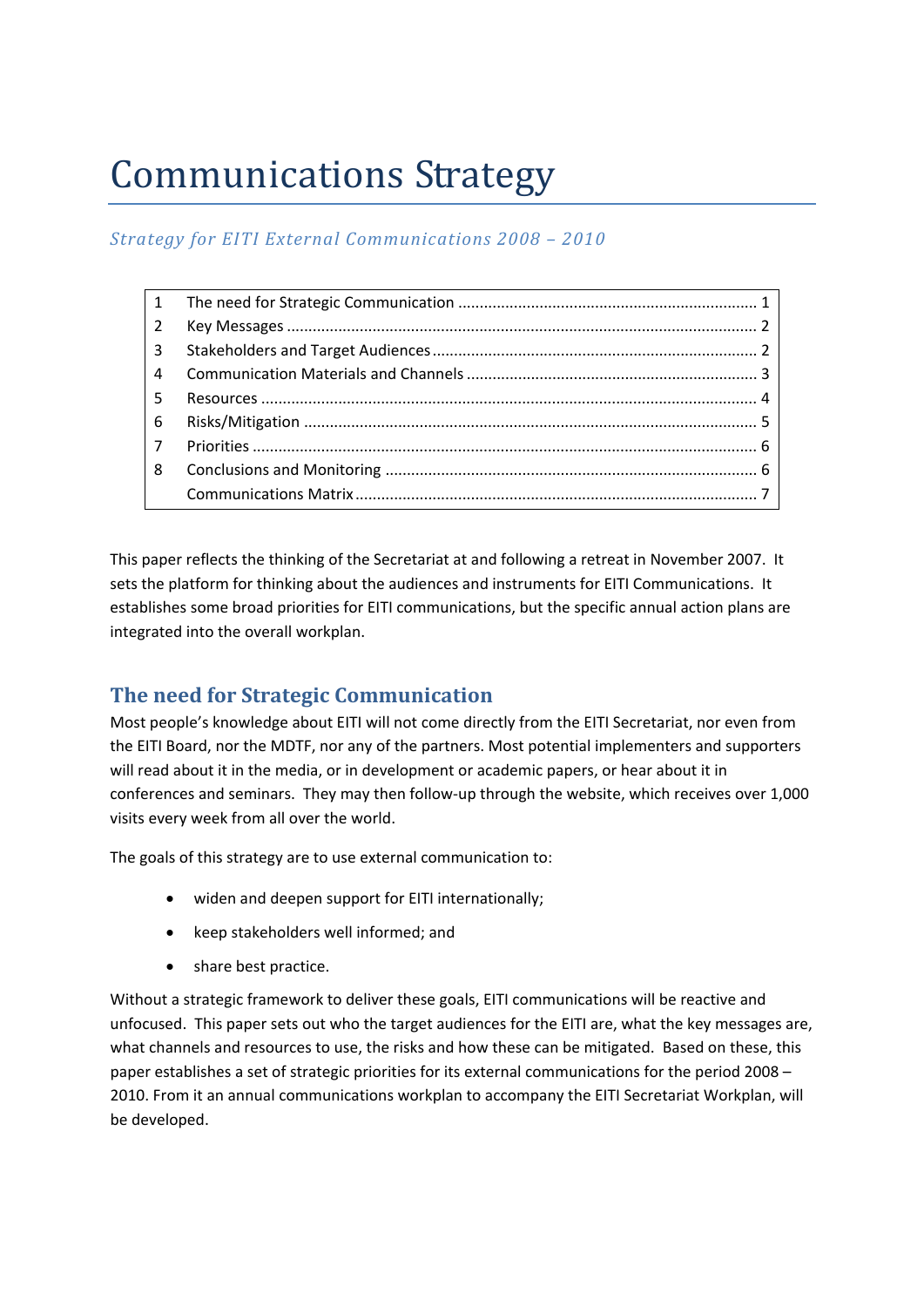

# <span id="page-23-0"></span>**Key messages**

The key messages are:

- Many people are negatively affected by the resource curse.
- The EITI is a global standard for revenue transparency for the Extractive Industries.
- The EITI is implemented locally.
- The EITI is not a panacea for the resource curse, but it is making a difference.
- The EITI is a multi-stakeholder initiative.

These messages should be captured in standard text, to be used in communication materials:

*The Extractive Industries Transparency Initiative (EITI) is a globally developed standard that promotes revenue transparency at the local level.*

*3.5 billion people live in countries rich in oil, gas and minerals. With good governance the exploitation of these resources can generate large revenues to foster growth and reduce poverty. However when governance is weak, it may result in poverty, corruption, and conflict. The EITI aims to strengthen governance by improving transparency and accountability in the extractives sector. It is a coalition of governments, companies, civil society, investors and international organizations. It has developed a robust yet flexible methodology for monitoring and reconciling company payments and government revenues. Although the EITI Board and the international Secretariat are the guardians of the EITI process, implementation takes place at the country level, in a process that emphasises multi‐ stakeholder participation.* 

# **Stakeholders and Target Audiences**

These are EITI's main international stakeholders: the EITI Board, the implementing countries, the outreach countries, supporting governments, companies, investors, civil society, the World Bank, regional bodies, the international media, and academia.

As well as different types of stakeholders, it is useful to think in terms of attitudes to EITI to determine how to nuance our communication materials. This paper refers to these attitudes as 'audiences'. The paper divides audiences for promoting and advocating into five broad groups. These are:

a. **The engaged with power**. Stakeholders who already acknowledge a strong interest in EITI and can do much to strengthen it.

Example: Senior EITI champions in‐country. Approach: PARTNERSHIP. Instruments: website, newsletter, media work and publicity, logo policy, blog, responding to correspondence, good management of Chairman's profile, global calendar.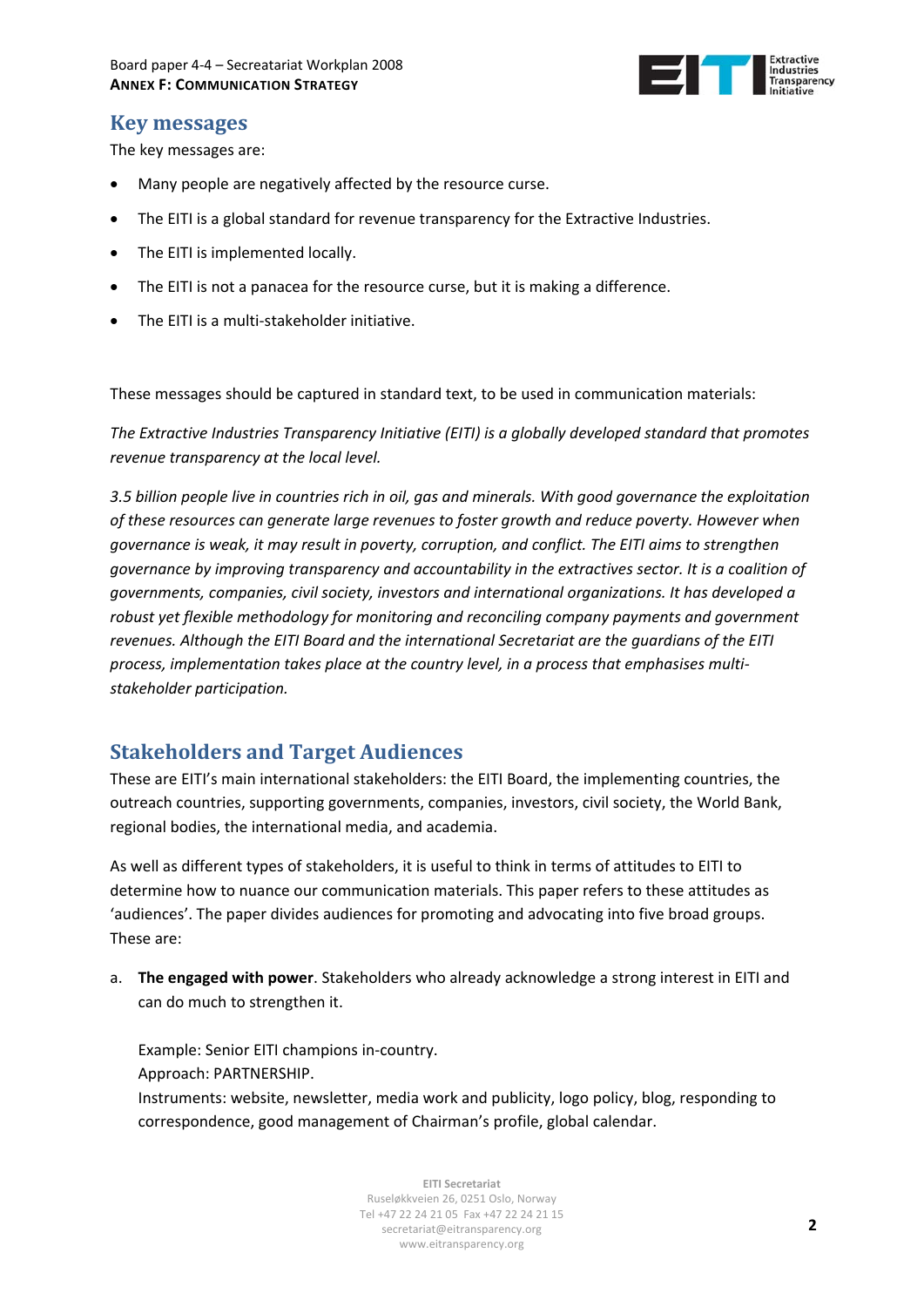

<span id="page-24-0"></span>b. **The engaged with less power**. Stakeholders who already acknowledge a strong interest in EITI but can not do much to promote it.

Example: Often this can be supportive companies and civil society in resource‐ rich countries with an uncommitted Government. Approach: CONSULT.

Instruments: website, blog, press releases, fact sheet, newsletter, FAQs, global calendar.

c. **The disengaged with power**. Stakeholders who do not yet acknowledge a strong interest in EITI but could do much to strengthen it.

Example: Some uncommitted resource‐rich country Governments. Approach: PERSUADE. Instruments: Long‐term media and other work to build awareness, fact sheet, tailored briefings, dialogue, local 'EITI Ambassadors', high‐level (eg. Chair) missions, offers to host conferences/workshops, research, third-party endorsement of EITI (eg. academics, companies, human interest stories, case studies, etc.), FAQs.

d. **The disengaged with less power**. Stakeholders who do not yet acknowledge a strong interest in EITI but cannot do much to weaken it.

Example: The poor in resource-rich countries. Approach: INFORM. Instruments: human interest stories, media work, in‐country work with civil society partners, appropriate branding.

# **Communication Materials and Channels**

The above analysis suggests the development of the following materials:

- a. **Website.** This is the principle source of information for the majority of our stakeholders and audiences. It needs to be encyclopaedic. The work on design and launch of this has been completed. Now it needs to be maintained with a website manager (the communications officer) and individual staff members trained to upload information.
- b. **Fact sheets.** Key brief document on essential facts on EITI. Will be maintained by the communications officer. Fact sheets are being developed for some outreach countries and on specific hot topics by individual staff officers as part of the PERSUADE approach.
- c. **Newsletters.** The "EITI in the news" and "EITI Newsletter". Updates on EITI progress for subscribers. Part of the CONSULT approach.
- d. **Global calendar.** Update on EITI‐related events. Part of website and of interest to all engaged audiences.
- e. **EITI Publications, Annual Reports, and Official Announcements.** Official EITI implementation strategy, policy or guidance. Of use to all implementers.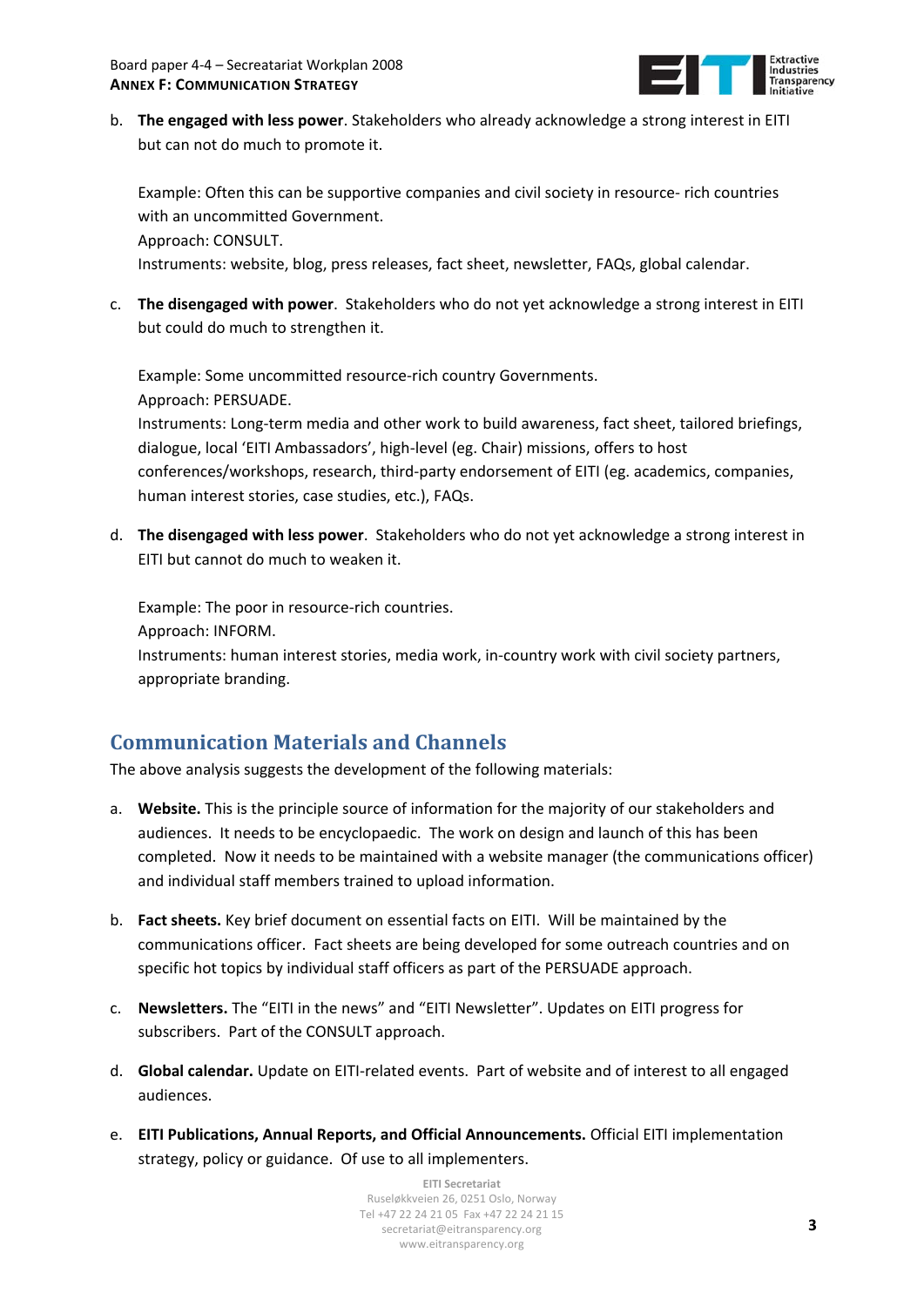

- <span id="page-25-0"></span>f. **Press Release.** A focused single story. Useful for INFORM, CONTROL and PERSUADE approach.
- g. **EITI Video/multimedia presentation.** A short documentary explanation of EITI. Should include human interest stories and case studies. Useful for PERSUADE approach.
- h. **Granting of Logo.** A sign of EITI endorsement. Should be used carefully can help our PARTNERSHIP approach but could undermine our CONTROL approach.

Furthermore the following channels of communications are available to us:

- i. **Chairman's visit.** Can be very useful for supporting progress and champions and for PERSUADE approach.
- j. **EITI 'Ambassadors'.** EITI champions particularly located in outreach countries. Critical players in ensuring continuous dialogue on PERSUADE approach.
- k. **Bilateral meetings and field visits.** By Board members or Secretariat staff. Can be useful for supporting progress and champions and for PERSUADE approach.
- l. **Conferences and workshops.** There is the formal biennial EITI Conference, the 2‐3 times a year Board meetings, as well as numerous workshop and seminars either organised by the EITI to which the EITI is invited in some form. The risk here is to always to be speaking amongst the same supporting people or distracting from other key activities. If used skilfully, offers to host EITI Conferences or Board meetings can be a critical part of the PARTNERSHIP and PERSUADE approach. It will also be a necessary element of the CONSULT, INFORM and CONTROL approaches.

These materials are mapped out against our key stakeholders in the Communications Matrix at the end of this document. This helps us to determine the key priority materials and channels, keeping mind the need to reach all the targeted audiences outlined in 3 above.

# **Resources**

The Secretrariat will need to continue to strengthen the professional skills of the team and to direct some staff time away from immediate, responsive work to longer run strategic work that reaches beyond the actively engaged. In particular, the Secretariat has appointed a Communications Officer focussed particularly on the website and the development of the other priority communication materials.

In addition, the Secretariat will build the communication skills of all its staff, and improve coordination with key stakeholders with in‐country activities to ensure more consistency in EITI messages. It will also work with partnering organisations, academia and the media to get better evidence for EITI impact, with human stories to illustrate what is being achieved.

# **Risks/Mitigation**

The key risks are: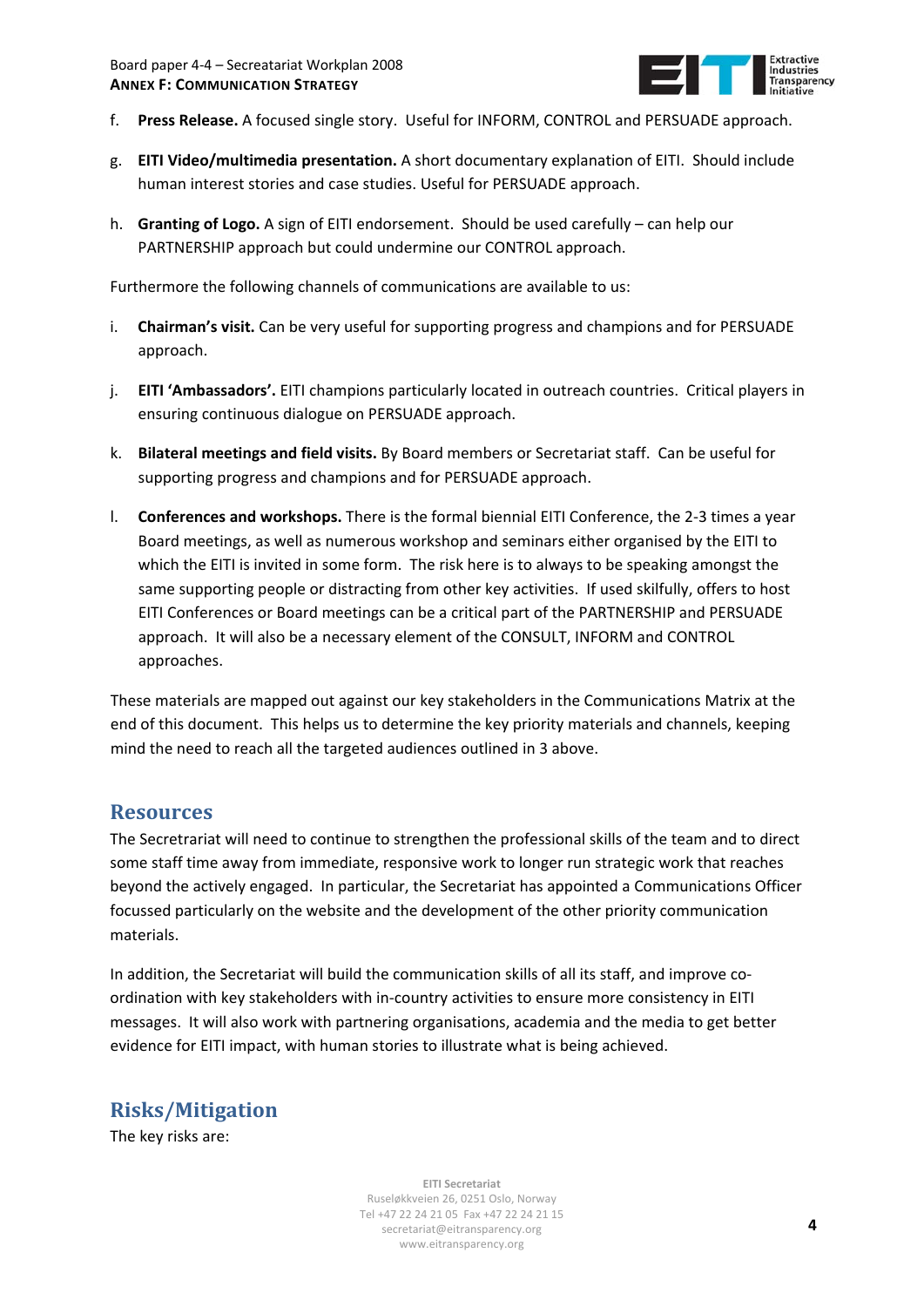

- <span id="page-26-0"></span>• Lack of resources in Secretariat would mean dropping some of the proactive work (medium impact/low probability). **Mitigation**: HR planning and regularly monitored results‐focused action plan.
- Lack of support from key stakeholder partners (high impact/medium probability). **Mitigation**: continued dialogue and roundtables.
- That our brand is tarnished through inappropriate use (medium impact/medium probability). **Mitigation**: strict and well applied logo policy.

# **Priority areas**

The Secretariat has four levels of priority for its external communications.

- a. Our **paramount priorities** arise from the EITI's 'constitution' i.e. the need for biennial Conferences and Board meetings 2‐3 times a year. These also determine some other high priority communication materials: EITI Publications and Announcements.
- b. The need for an up‐to‐date website is a secondary level priority of **essential importance** given that it is demand driven and hits all our stakeholders and all our approaches. This would include the Global Calendar.
- c. Then come many **important** materials: fact sheets, country‐specific fact sheets for priority countries/hot topics, newsletters, and press releases; as well as our push to find EITI Ambassadors, make bilateral meetings and visit, make strategic use of our Chairman, and arrange and attend specialised conferences and seminars.
- d. It would also be **useful** to commission an EITI video/multimedia presentation, attend other related conferences and seminars, undertake more intensive dialogue on the PERSUADE approach alongside our 'Ambassadors', work more on partnership communications, commissioning the guest blog, etc.

Finally, there are **reactive** communication activities such as granting of logos, responding to correspondence, etc.

# **Conclusions and Monitoring**

External communications is not an addition to the work of the Secretariat. It is an essential ingredient in making all our work more effective. A well developed, pro-active and strategic approach to communications should ensure that our stakeholders feel well informed and equipped with the tools to deliver EITI within their role and mandate. This strategy sets the platform for our annual communications action plan which is an element of the annual EITI Secretariat workplan. This communications workplan will be monitored alongside the rest of the wider workplan. Stakeholder satisfaction with our communications will be evaluated through a survey in 2009.